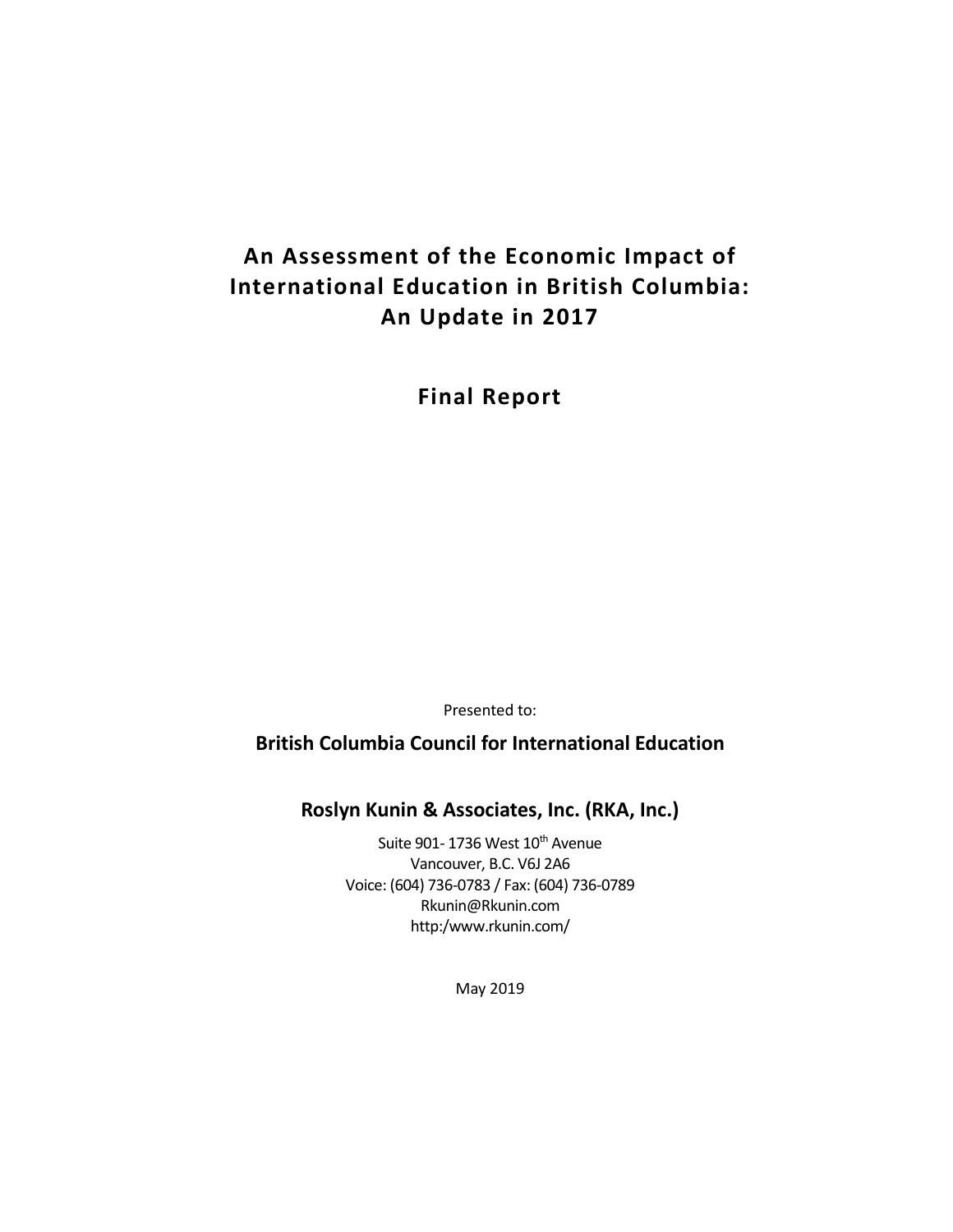# <span id="page-1-0"></span>Table of Contents

| 1.   |                                                                                   |    |
|------|-----------------------------------------------------------------------------------|----|
| 2.   |                                                                                   |    |
| 2.1. |                                                                                   |    |
| 2.2. |                                                                                   |    |
| 2.3. |                                                                                   |    |
|      | 2.3.1.                                                                            |    |
| 2.4. | Comparison of International Education Services in B.C. with Other Export Trade8   |    |
| 2.5. |                                                                                   |    |
| 3.   |                                                                                   | 14 |
|      | Appendix 1 Notes on Data Sources and Methodology ________________________________ | 15 |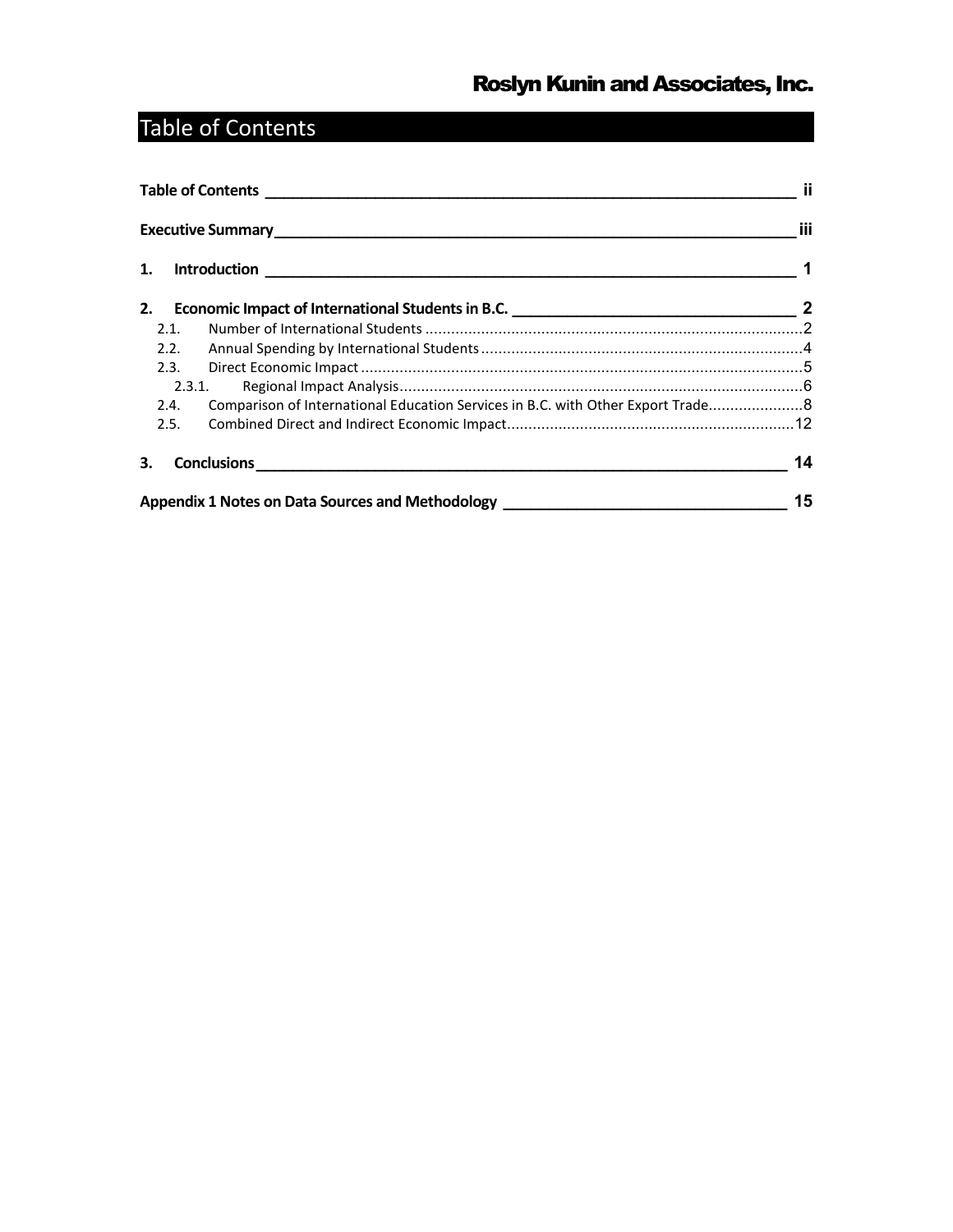### <span id="page-2-0"></span>Executive Summary

This report provides the assessment of the economic impact of international students studying in British Columbia (B.C.) during 2017. It also provides an assessment of the economic impacts of international students studying in the province during 2015 in comparison to 2017. This report is an update on the report titled "An Assessment of the Economic Impact of International Education in British Columbia in 2010 and 2015," which was released in 2017.

The highlights of our current study of the impact of international education services include the following:

- $\triangleright$  B.C.'s post-secondary institutions and K-12 schools were home to 152,390 international students during 2017. This represents an 18% increase in the number of international students in B.C. in 2015.
- $\triangleright$  Between 2015 and 2017, the number of international students studying in public post-secondary institutions grew significantly more (31%) compared to private post-secondary institutions (9%). During the same timeframe, the number of international students in the K-12 sector increased by 21%.
- $\triangleright$  During 2017, international students spent almost \$4.7 billion in B.C. on tuition and fees and day-to-day living expenses. The expenditure in turn increased industrial output, generated jobs, and, tax revenue for governments.
- $\triangleright$  The economic impacts of such an annual expenditure are equivalent to a \$2.7 billion *direct* contribution to the provincial GDP in 2017, and *directly* supporting 35,500 jobs. Governments raised almost \$246 million in personal income tax revenue.
- $\triangleright$  When indirect impact is taken into account, namely, the increased economic activities of those businesses supplying goods and services to the ones directly impacted, the overall impact is even more substantial. Combined direct and indirect economic impact of international student spending was equivalent to \$3.3 billion contribution to provincial GDP, 43,400 jobs supported, and \$622 million government tax revenue raised.
- $\triangleright$  As the funds supporting these international students come from sources outside the country, international education is an export of services. When compared with B.C.'s export of goods in 2017, B.C.'s export of international education service ranked  $3<sup>rd</sup>$ , behind our export of commodity groups such as mineral fuels, mineral oils, bituminous substances and mineral waxes (all combined in one group); and wood and articles of wood (incl. wood charcoal) (all in one group).
- $\triangleright$  B.C.'s export in international education services was equivalent to 10.5% of its total value of exports of goods.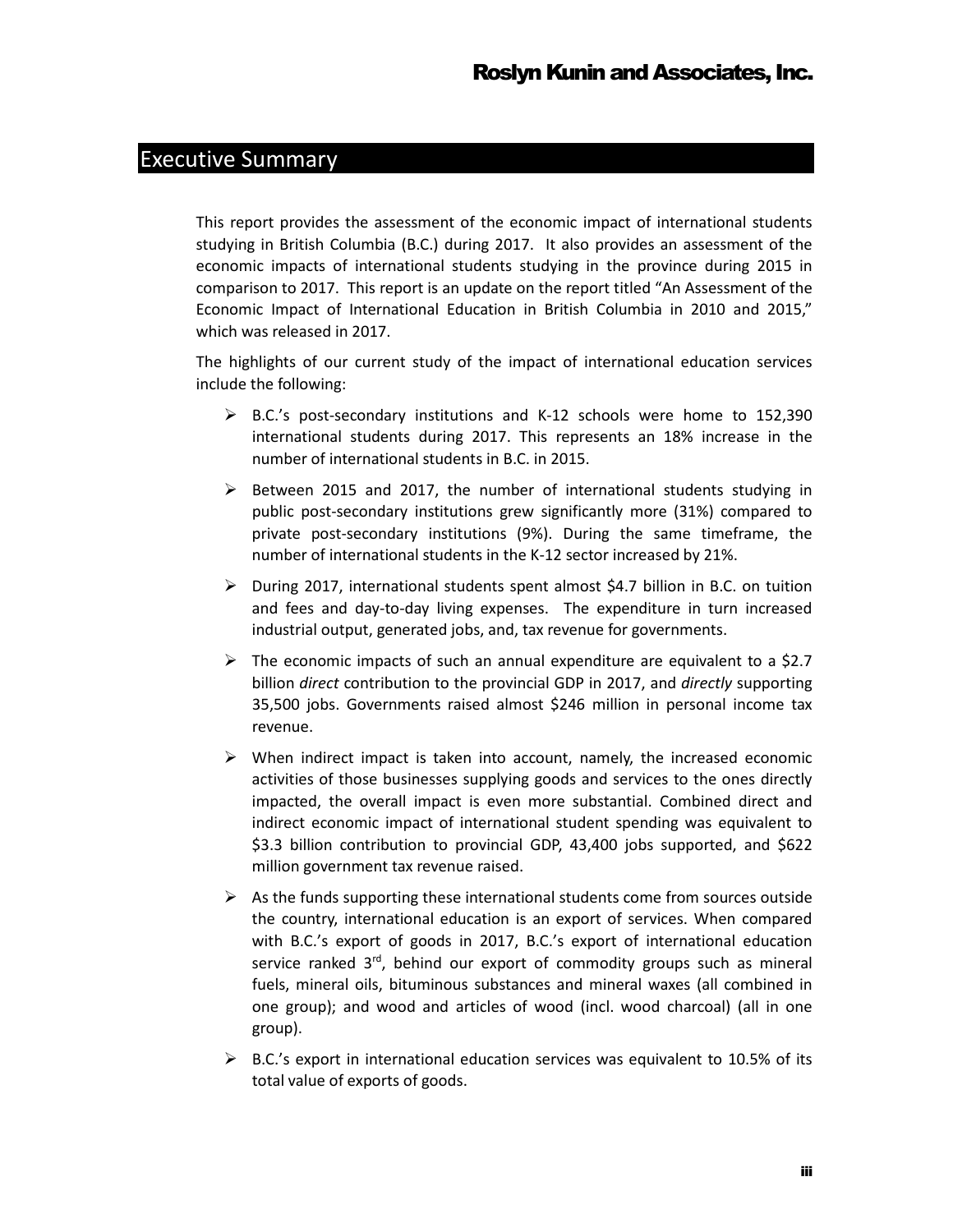$\triangleright$  The role of international education services is even more important when comparing the value of export of international education services with the value of export in goods to some of the top ten international student source countries. For example, the value of international education services was equivalent to 86.2% of the total value of export in goods from B.C. to India in 2017. Similarly, the value of international education service provided to students from Brazil was equivalent to 61.6% of the value of all goods exported from B.C. to Brazil.

Summary tables of the number of international students and the economic impacts of international education in B.C. are shown as follows.

|                               | 2017    |
|-------------------------------|---------|
| <b>Public Post-Secondary</b>  | 59,985  |
| <b>Private Post-Secondary</b> | 71,967  |
| $K-12$                        | 20,438  |
| <b>Total</b>                  | 152,390 |

#### **Summary Table I Total Number of International Students in B.C., 2017**

*Source: Immigration, Refugees and Citizenship Canada (IRCC), Ministry of Advanced Education, Skills and Training, Ministry of Education. See notes in the main part of the report.*

#### **Summary Table II Total Annual Spending of International Students in B.C., 2017**

|                               | 2017            |
|-------------------------------|-----------------|
| <b>Public Post-Secondary</b>  | \$2.05 billion  |
| <b>Private Post-Secondary</b> | \$2.10 billion  |
| $K-12$                        | \$542.0 million |
| <b>Total</b>                  | \$4.7 billion   |

*Source: RKA.*

#### **Summary Table III Direct Economic Impacts of International Students in B.C., 2017**

|                           | 2017          |
|---------------------------|---------------|
| <b>GDP</b>                | \$2.7 billion |
| Jobs                      | 35,500        |
| <b>Government Revenue</b> | \$246 million |

*Source: RKA, based on customized Statistics Canada Expenditure Model.*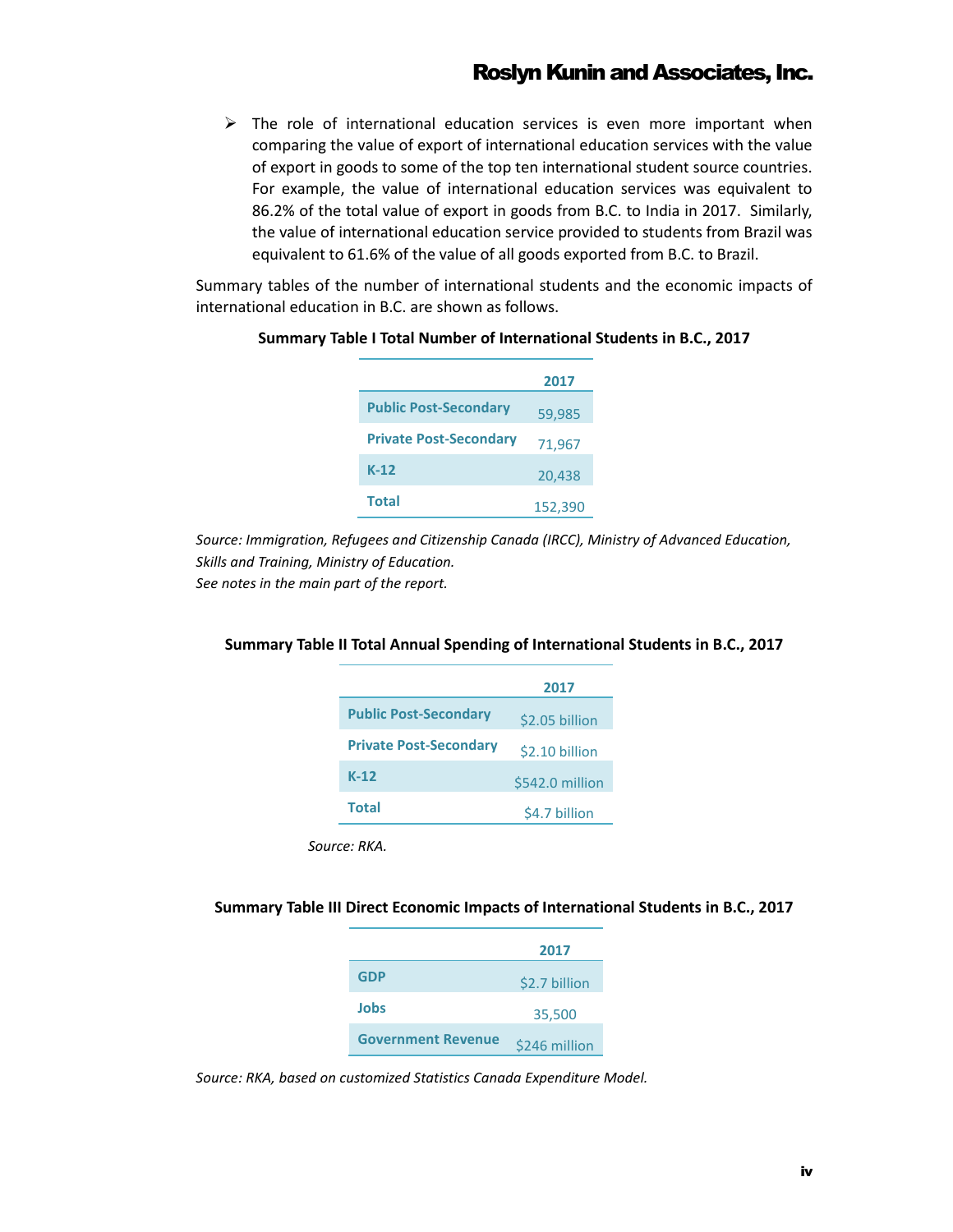**Summary Table IV Combined Direct and Indirect Economic Impacts of International Students in B.C., 2017**

|                           | <b>Total Impact</b> |
|---------------------------|---------------------|
| GDP                       | \$3.3 billion       |
| Jobs                      | 43,400              |
| <b>Government Revenue</b> | \$622 million       |

*Source: RKA, based on customized Statistics Canada Expenditure Model.*

#### **Summary Table V Total Value of International Education Services in B.C. by Top Ten Source Markets, 2017**

|                               | 2017            |
|-------------------------------|-----------------|
| <b>China</b>                  | \$1,474,337,000 |
| India                         | \$915,132,000   |
| <b>South Korea</b>            | \$391,166,000   |
| <b>Japan</b>                  | \$210,510,000   |
| <b>Brazil</b>                 | \$178,810,000   |
| <b>United States</b>          | \$164,038,000   |
| <b>Mexico</b>                 | \$134,338,000   |
| <b>Vietnam</b>                | \$113,872,000   |
| <b>Taiwan</b>                 | \$75,864,000    |
| <b>Saudi Arabia</b>           | \$75,402,000    |
| <b>Top Ten Source Markets</b> | \$3,733,469,000 |
| <b>All Markets</b>            | \$4,689,996,000 |

*Source: RKA.*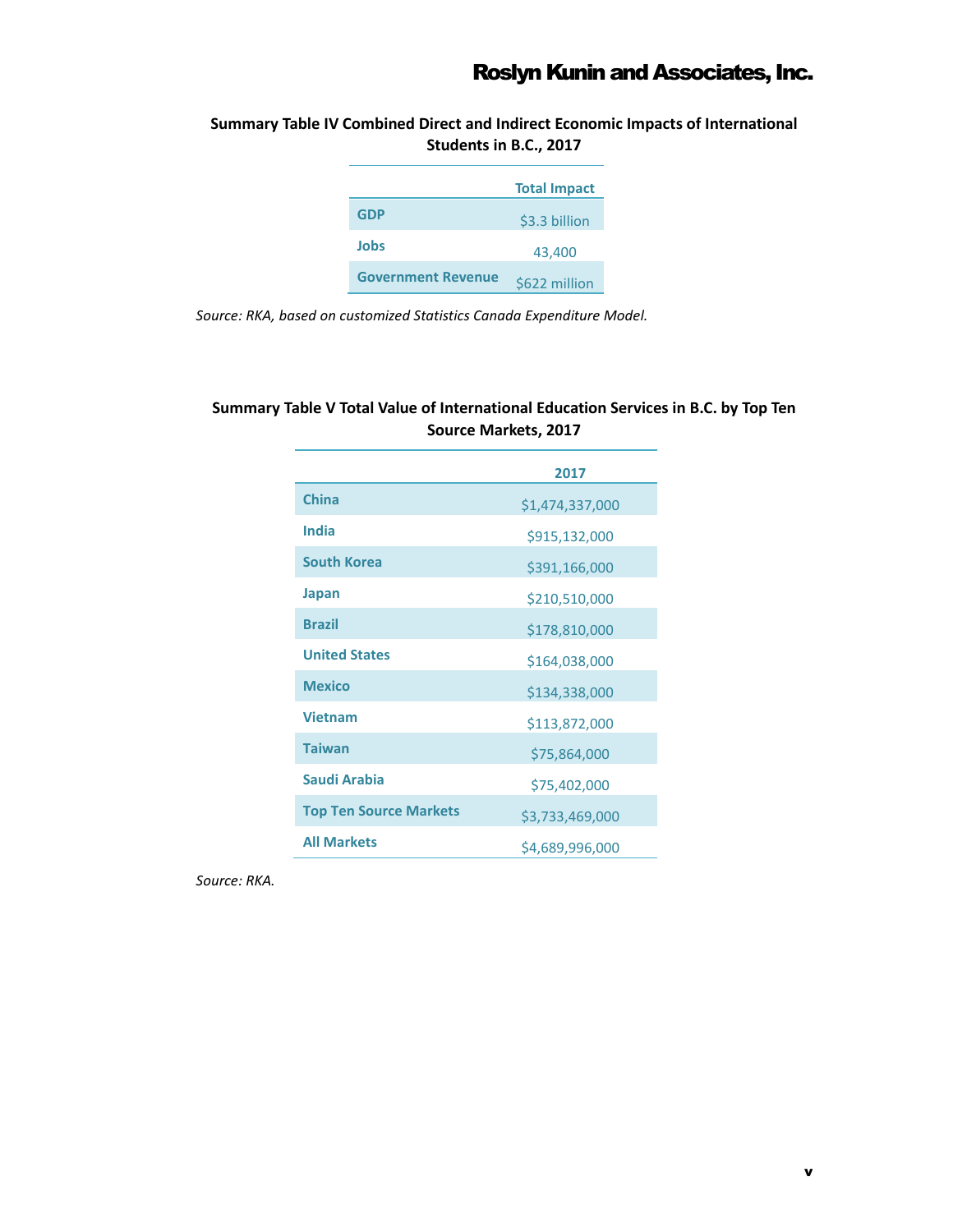### <span id="page-5-0"></span>1. Introduction

B.C. has developed a strong international reputation as a high quality study destination. This has translated into continuous growth in the number of international students studying in the province over the last decade.

International students provide opportunities for B.C. students to have more global education experiences and bring social and cultural benefits to communities, schools, and institutions throughout the province.

International students also support growth of a strong economy through their spending on tuition, accommodation and living expenses, arts, culture and recreation.

Roslyn Kunin and Associates, Inc. (RKA) was commissioned by the British Columbia Council for International Education to estimate the economic impact of international students studying in B.C. with a study permit in 2017, based on data reported by the Department of Immigration, Refugees and Citizenship Canada (IRCC). This report is an update on the report titled "An Assessment of the Economic Impact of International Education in British Columbia in 2010 and 2015," which was released in 2017.

The report presents our assessment of the impact values. Notes on data sources and methodology have been described in Appendix 1.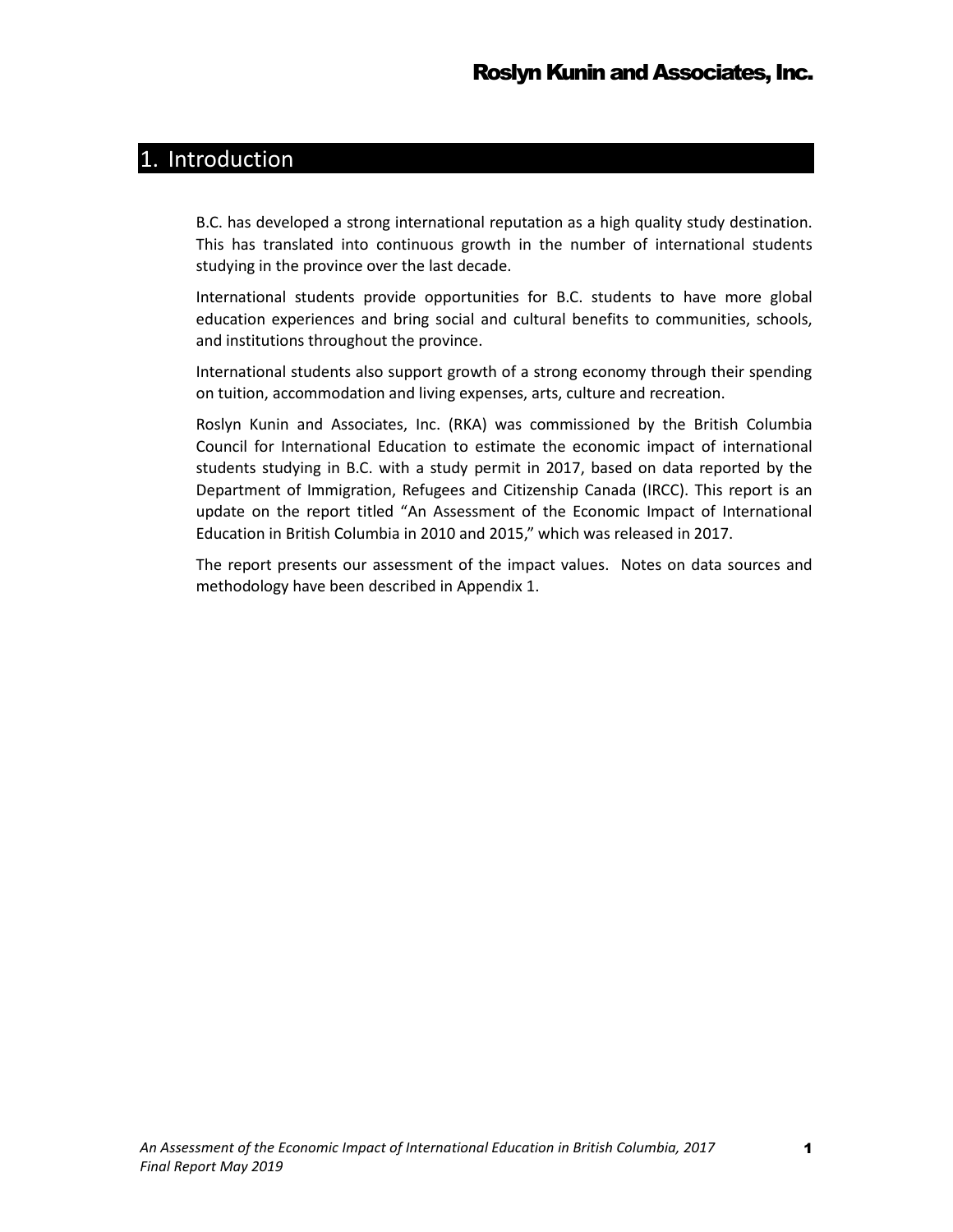# <span id="page-6-0"></span>2. Economic Impact of International Students in B.C.

In this section, we report our assessment of the contribution to B.C.'s economy attributed to international students studying in B.C. during 2017.

Economic impact analysis of this kind studies and measures the effect of a new project, program or policy on the economic activities in a given area. In our study of the impact of international students studying in schools, and post-secondary institutions in B.C., we view their annual spending in B.C. as expenditure to purchase goods and services in our businesses, and therefore will affect the economic activities in the province.

The impacts we measure are direct impacts, which accounts for the change in local (in this case, provincial) business activity occurring as a result of spending of international students, as well as indirect impacts, which accounts for business growth resulting from changes in sales for suppliers to the directly-affected businesses (including trade and services at the retail, wholesale and producer levels). The combined direct and indirect impact provides a more complete picture of the effects of international student spending.

A more detailed explanation of the analytical framework can be found in Appendix 1.

#### <span id="page-6-1"></span>**2.1.Number of International Students**

In this report, the number of international students in the province is represented using data from IRCC indicating the number of study permit holders in the province during the calendar year of 2017. As shown in Figure 1 below, the number of international students has been increasing steadily over the past decade.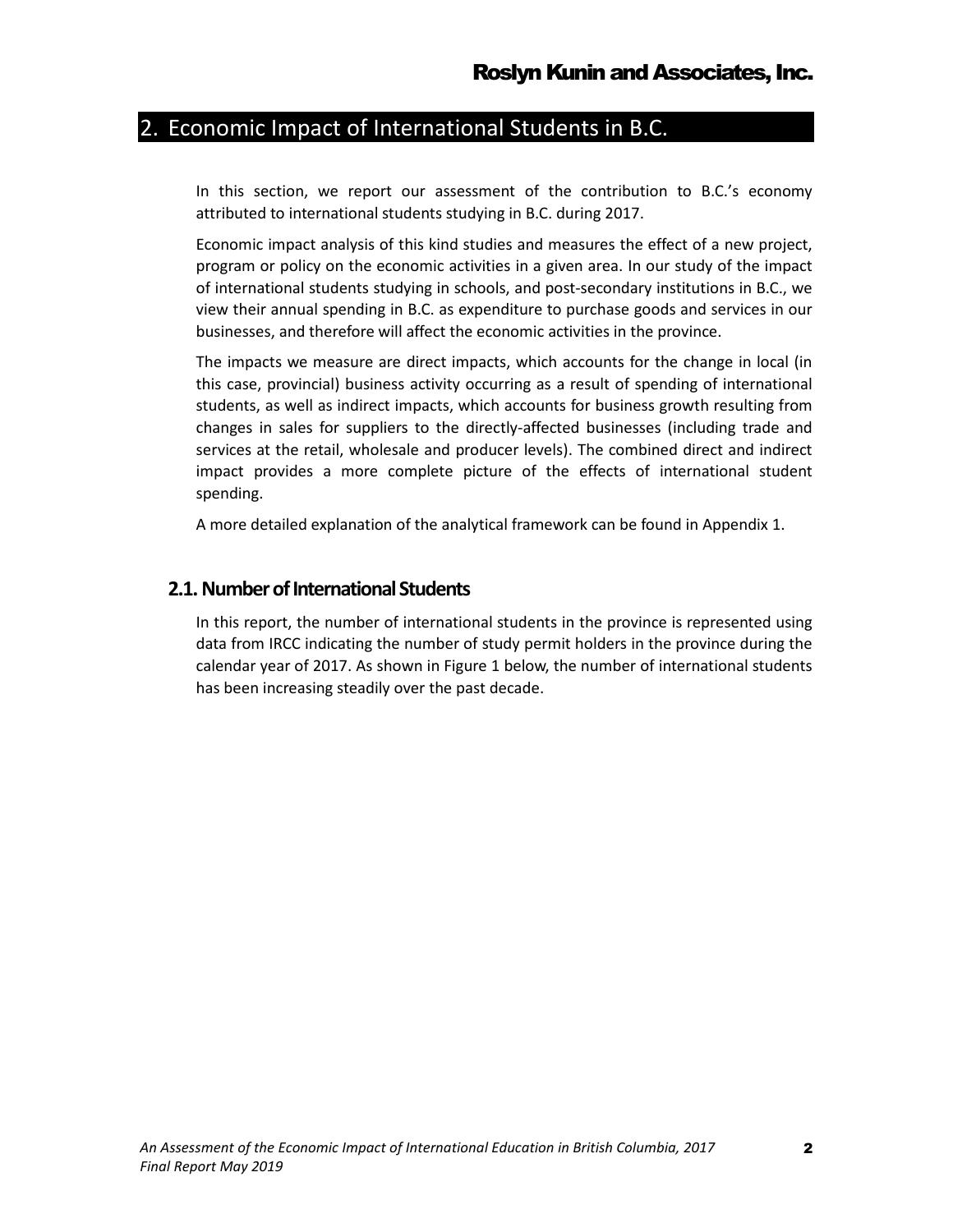

**Figure 1: Number of International Students in B.C. and Annual Growth Rates, 2008 to 2017**

*Source: Immigration, Refugees and Citizenship Canada (IRCC)*

During the earlier part of this ten-year period, annual growth rate (as shown in the right axis) peaked in 2012 at 9% and then the rate of growth slowed. Then from 2016 to 2017, the number of international students grew substantially by over 12%, due to the large number of students from India.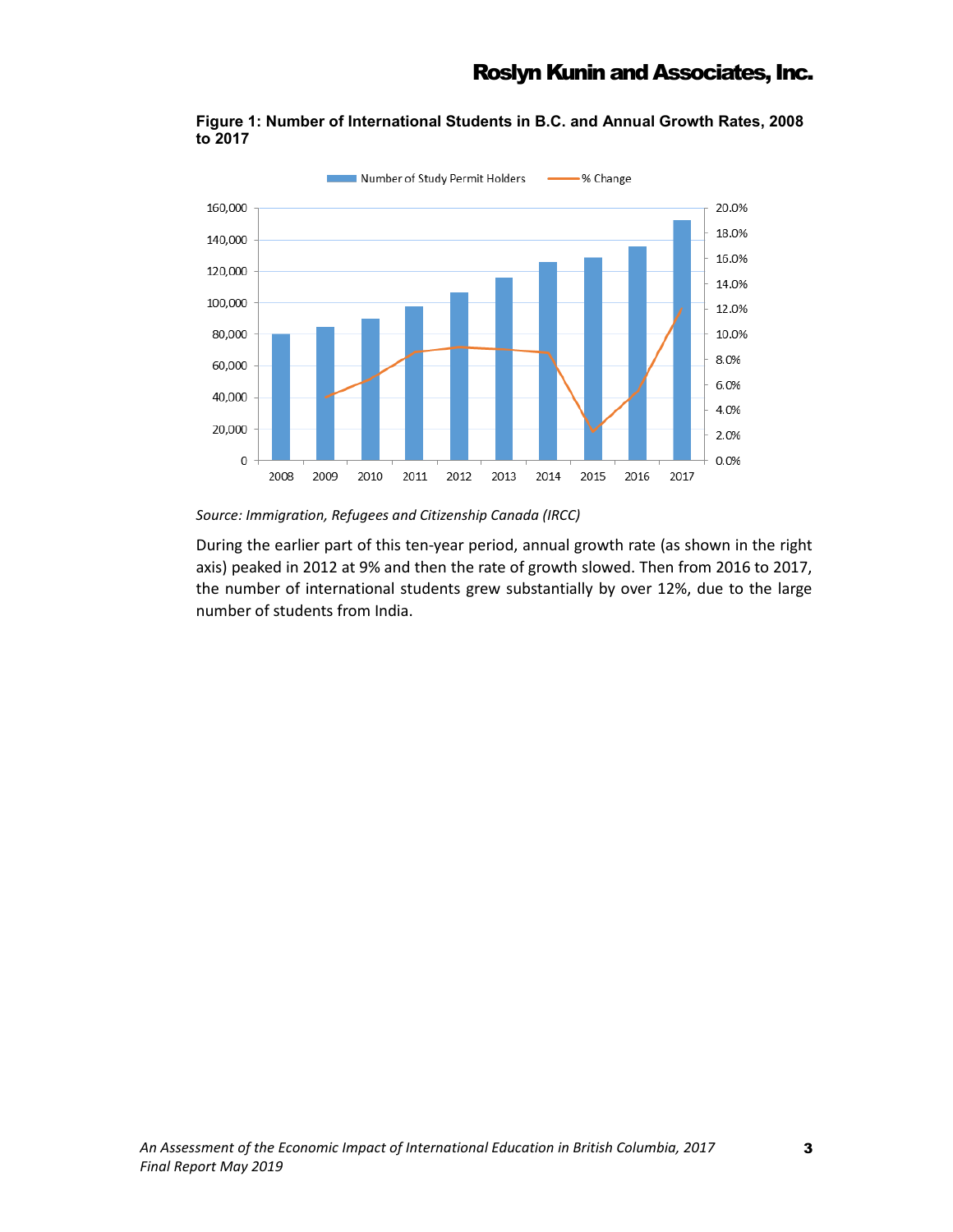Table 1 shows the total number of international students in B.C. in 2017, with a breakdown by sector: students in public post-secondary institutions, private postsecondary institutions, and the K-12 system. For comparison purposes, we have also shown values in 2015.

|                               | 2015    | 2017    | <b>Percentage Change</b> |
|-------------------------------|---------|---------|--------------------------|
| <b>Public Post-Secondary</b>  | 45,690  | 59,985  | 31.3%                    |
| <b>Private Post-Secondary</b> | 66,197  | 71,967  | 8.7%                     |
| $K-12$                        | 16,958  | 20,438  | 20.5%                    |
| Total $1$                     | 128,845 | 152,390 | 18.3%                    |

#### **Table 1 Number of International Students in B.C., by Sector, 2015 and 2017**

*Source: Immigration, Refugees and Citizenship Canada (IRCC), Ministry of Advanced Education, Skills and Training and Ministry of Education.* 

#### <span id="page-8-0"></span>**2.2.Annual Spending by International Students**

Table 2 shows the estimated sums of spending by international students in B.C. in 2017, with a breakdown by sector. Again we have shown the comparative value in 2015. The spending includes cost of education, as well as day-to-day living expenses.

#### **Table 2 Estimated Annual Spending of International Students in B.C., by Sector, 2017 with comparable in 2015**

|                               | 2015            | 2017            | <b>Percentage Change</b> |
|-------------------------------|-----------------|-----------------|--------------------------|
| <b>Public Post-Secondary</b>  | \$1.36 billion  | \$2.05 billion  | 51%                      |
| <b>Private Post-Secondary</b> | \$1.76 million  | \$2.10 billion  | 19%                      |
| $K-12$                        | \$387.8 million | \$542.0 million | 40%                      |
| <b>Total</b>                  | \$3.5 billion   | \$4.7 billion   | 34%                      |

*Source: RKA.*

 $\overline{a}$ 

Finally, in the last column of Table 2, we have shown the percentage increase in total annual spending of international students between 2015 and 2017.

<span id="page-8-1"></span><sup>1</sup> Sector breakdowns have been provided by the Ministry of Advanced Education, Skills and Training. Specifically, K-12 students, registered in the province's public and independent schools in 2016/17 academic year, are from Ministry of Education's Student Statistics Report; public post-secondary students, registered in the province's publicly funded post-secondary institutions in the 2016/17 academic year, are from Ministry of Advanced Education, Skills and Training's Student Transitions Project, Fall 2017 submission. Private post-secondary students are derived by deducting the number of K-12 students and public post-secondary students from the total number of study permit holders. It is also noted that the total number of students in 2015 has been revised as per IRCC data, as well as those in public post-secondary institutions. As such, the number of private post-secondary students has also been revised, since the 2016 Economic Impact Report.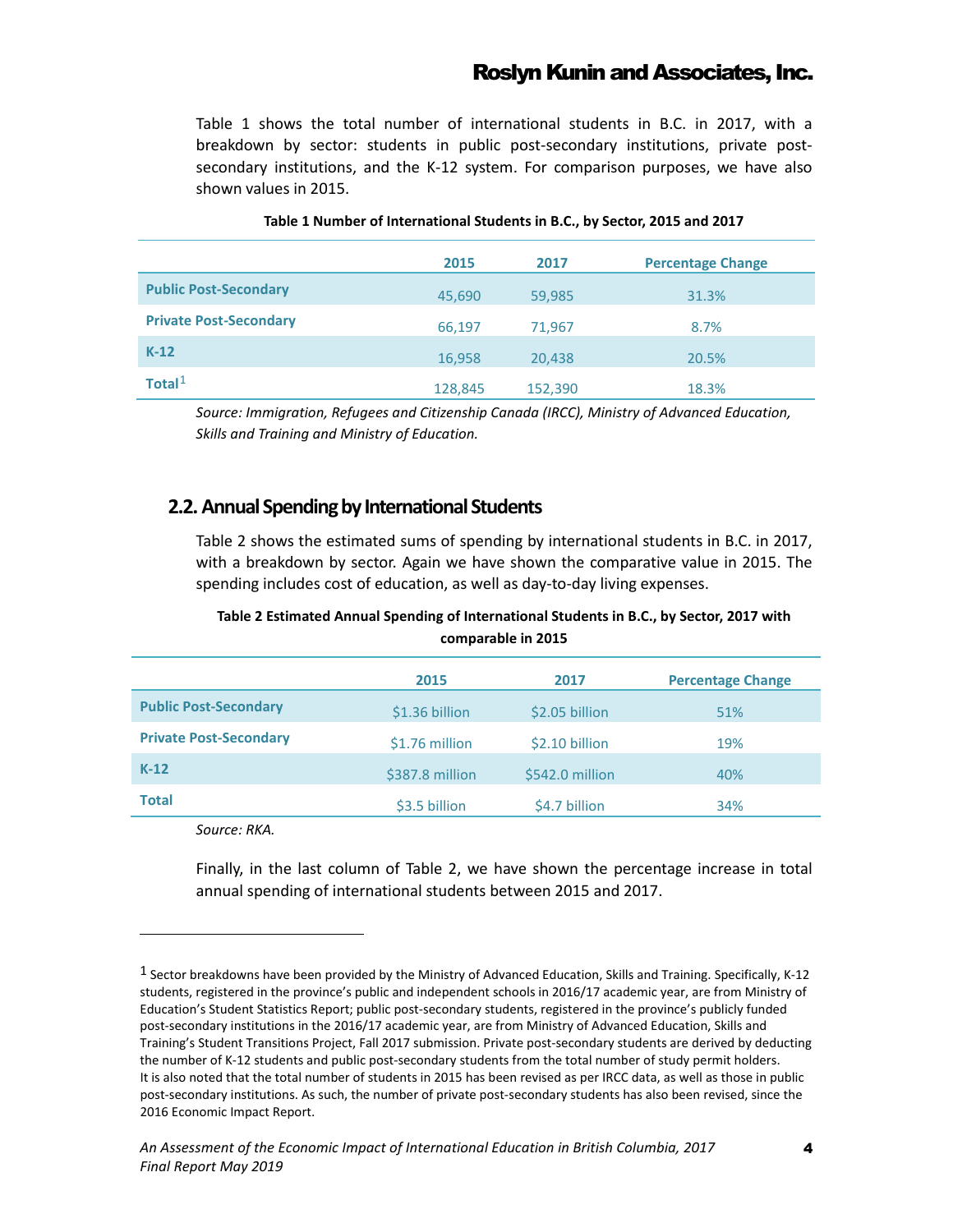#### <span id="page-9-0"></span>**2.3.Direct Economic Impact**

 $\overline{a}$ 

Tables 3 to 5 present the estimated economic impact of international students in B.C. in 2017 in terms of direct contribution to provincial GDP and jobs supported, with a breakdown by sector. As in Tables 1 and 2, we also present comparable values in 2015. The impact also includes the values of government revenue due to student spending. It should be noted that direct tax revenue being assessed refers to personal income tax only.[2](#page-9-1)

<span id="page-9-1"></span><sup>&</sup>lt;sup>2</sup> In general, government revenues come from personal income taxes, indirect taxes less subsidies, corporate income taxes and natural resource royalties. In this study, we were able to estimate personal income taxes and indirect taxes.

Indirect taxes incurred in the process of producing outputs and services include both indirect taxes on production (such as property taxes) and indirect taxes on products (such as federal and provincial sales taxes).

Statistics Canada's expenditure model is capable of calculating the amount of indirect taxes incurred in the process of producing an industry's outputs and services. It should be noted that the model estimates tax revenue impacts for the combined direct and indirect impacts, and total (direct, indirect and induced impacts) scenarios only.

Statistics Canada's model does not automatically estimate personal income taxes. Instead, we derived the values by applying the average personal income tax rates in B.C. to labour income, which is generated in Statistics Canada's model.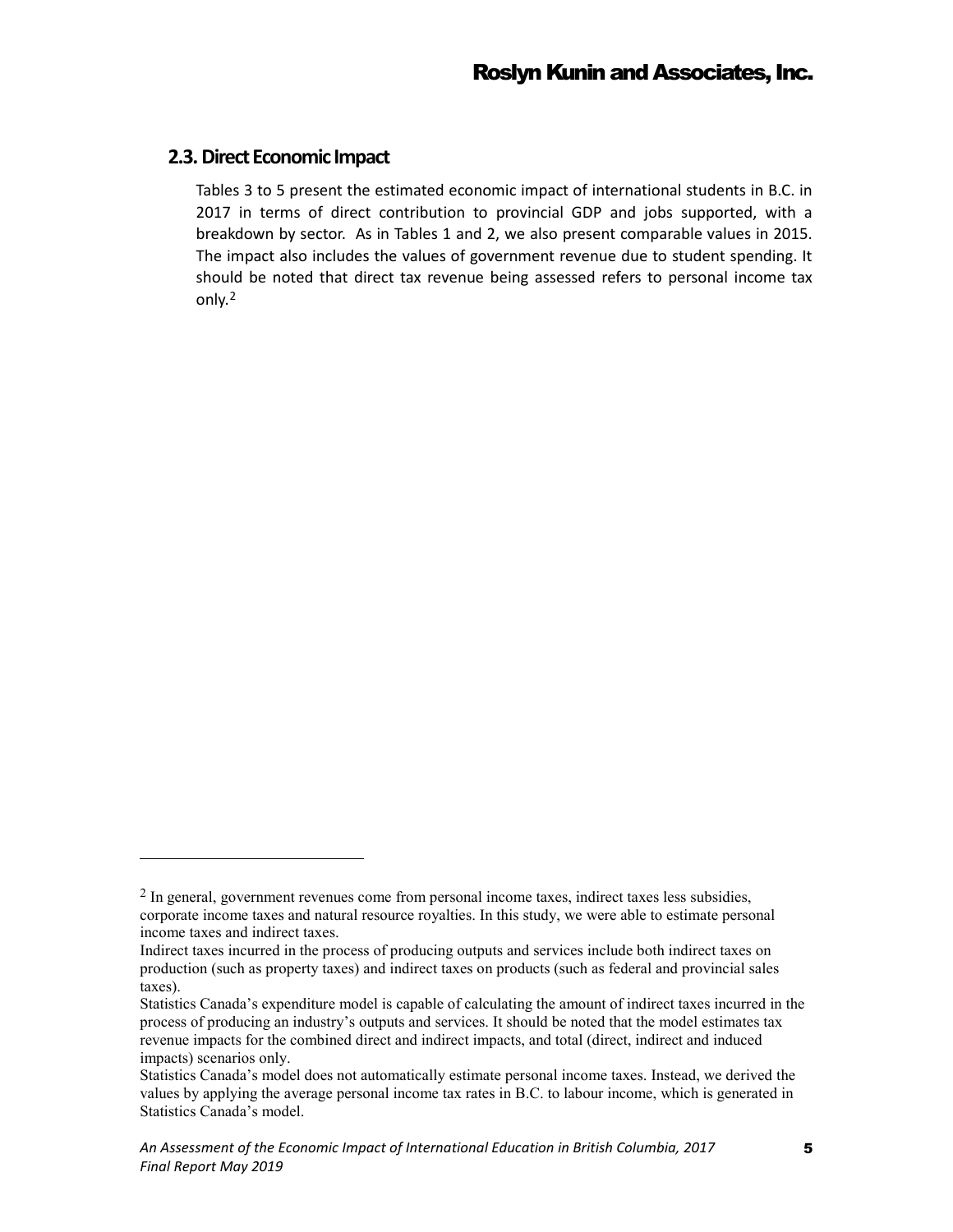|                               | 2015            | 2017              | <b>Percentage Change</b> |
|-------------------------------|-----------------|-------------------|--------------------------|
| <b>Public Post-Secondary</b>  | \$768.7 million | \$1,170.2 million | 52%                      |
| <b>Private Post-Secondary</b> | \$999.5 million | \$1,196.6 million | 20%                      |
| $K-12$                        | \$219.9 million | \$309.3 million   | 41%                      |
| <b>Total</b>                  | \$2.0 billion   | \$2.7 billion     | 35%                      |

**Table 3 Direct GDP Impact of International Student Spending, B.C., 2017 with comparable in 2015**

*Source: RKA, based on customized Statistics Canada Expenditure Model*

#### **Table 4 Direct Job Impact of International Student Spending, B.C., 2017 with comparable in**

| 2015                          |        |        |                          |
|-------------------------------|--------|--------|--------------------------|
|                               | 2015   | 2017   | <b>Percentage Change</b> |
| <b>Public Post-Secondary</b>  | 11,328 | 15,541 | 37%                      |
| <b>Private Post-Secondary</b> | 14,731 | 15,891 | 8%                       |
| $K-12$                        | 3,241  | 4,107  | 27%                      |
| <b>Total</b>                  | 29,301 | 35,538 | 21%                      |

*Source: RKA, based on customized Statistics Canada Expenditure Model*

#### **Table 5 Direct Tax Revenue Impact[3](#page-10-1) of International Student Spending, B.C., 2017 with comparable in 2015**

|                               | 2015            | 2017            | <b>Percentage Change</b> |
|-------------------------------|-----------------|-----------------|--------------------------|
| <b>Public Post-Secondary</b>  | \$76.7 million  | \$107.6 million | 40%                      |
| <b>Private Post-Secondary</b> | \$99.7 million  | \$110.0 million | 10%                      |
| $K-12$                        | \$21.9 million  | \$28.4 million  | 30%                      |
| <b>Total</b>                  | \$198.4 million | \$246.0 million | 24%                      |

*Source: RKA, based on customized Statistics Canada Expenditure Model*

#### <span id="page-10-0"></span>**2.3.1. Regional Impact Analysis**

 $\overline{a}$ 

In this sub-section, we provide estimates of economic impact by international students studying in different regions of the province in terms of their contribution to the provincial GDP, employment, and government revenue.

<span id="page-10-1"></span><sup>&</sup>lt;sup>3</sup> Impact refers to the estimated tax revenue generated from personal income taxes associated with labour income only.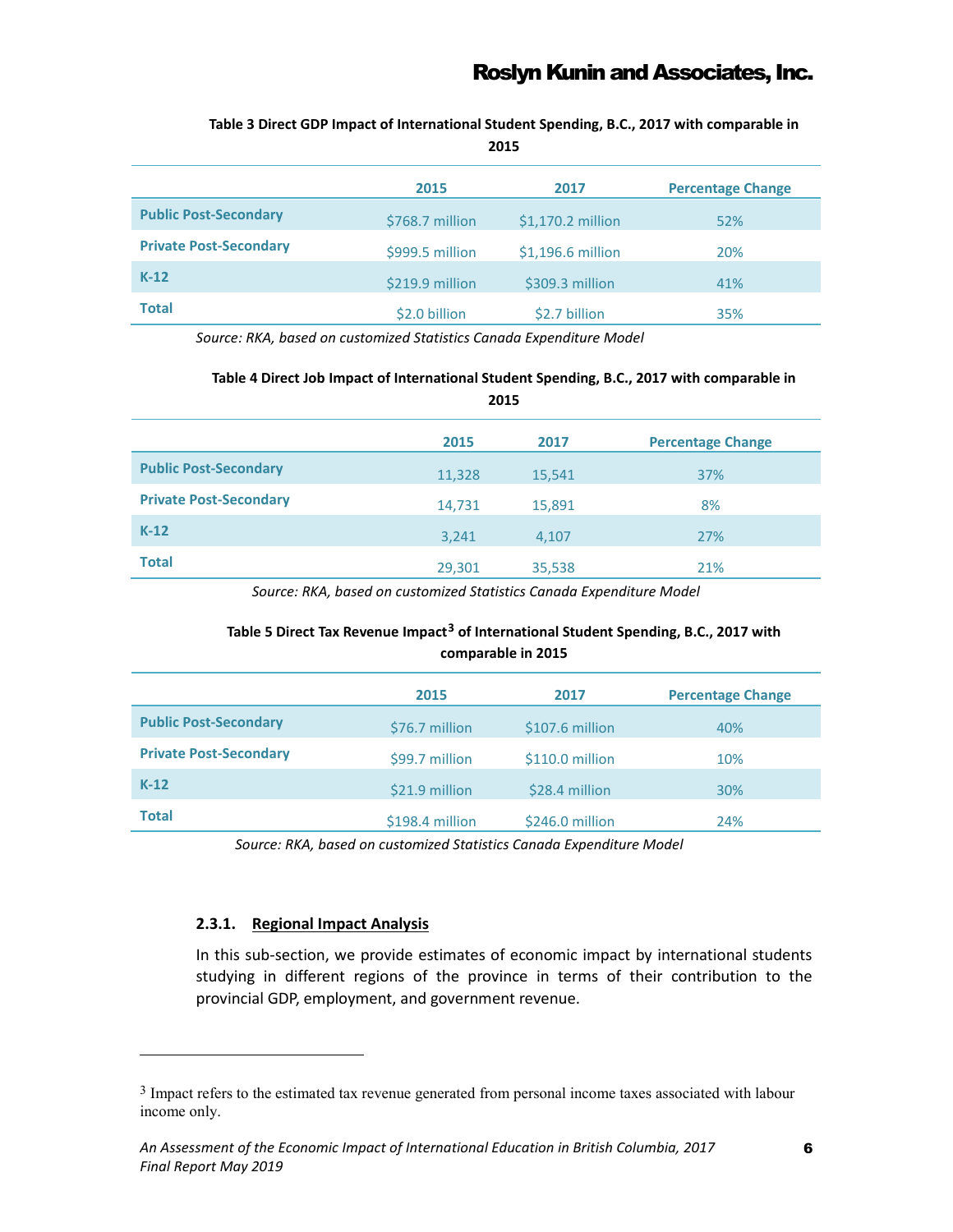For the purposes of this analysis, we have used the boundaries of eight Development Regions in the province. We have one region for Southern Interior which combines Thompson/Okanagan and Kootenay Development Regions, and another region for Northern B.C. which combines Cariboo, Nechako, Northcoast, and Northeast Development Regions. It is noted that allocation of international students by Development Region is based on study permit data produced by IRCC, and as such is different from the way students were allocated in prior studies. Therefore, the regional impact estimate for international students in this update cannot be directly compared with impact values in prior studies.

In the table below, we have shown the regional shares of student population, the estimated number of international students in each region, and their aggregate expenditure. The number of international students in each region is based on IRCC's calculation of the number of study permit holders by destination. Summing up the number of study permit holders in each destination across the province resulted in a total headcount of international students of 155,585 in 2017. However, total number of international students in the province (152,390 as reported in this study) is based on IRCC's count of "total unique persons," which means some study permit holders held more than one permit during the year as he/she studied in a different region in the province. The "regional share" reported in Table 6 is calculated by dividing the number of study permit holders in each region by the "total unique persons" in the province. Therefore, the total of "regional shares" is 102.1%. However, the allocation of total annual international student expenditure to regions is based on "unduplicated" regional shares of the international student population.

|                               | <b>Regional Share</b> | Number of Students <sup>4</sup> | <b>Annual Spending</b> |
|-------------------------------|-----------------------|---------------------------------|------------------------|
| <b>Mainland/Southwest</b>     | 75.3%                 | 114,760                         | \$3,459 million        |
| <b>Vancouver Island/Coast</b> | 11.2%                 | 17,110                          | \$515.8 million        |
| <b>Southern Interior</b>      | 7.3%                  | 11,075                          | \$333.8 million        |
| Northern B.C.                 | 2.1%                  | 3,155                           | \$95.1 million         |
| Total *                       | 102.1%                | 152,390                         | \$4.7 billion          |

#### **Table 6 Estimated Number of International Students in B.C. and Annual Spending, by Region, 2017**

*Source: RKA based on IRCC study permit holder data in 2017 calendar year by province of destination.*

*\* Regions' subtotal does not add up to Total as Total includes "regions unknown."* 

 $\overline{a}$ 

<span id="page-11-0"></span><sup>&</sup>lt;sup>4</sup> The number of international students in each region is based on IRCC's data on the number of study permit holders by destination. However, "total" of all regions is a count of "total unique persons."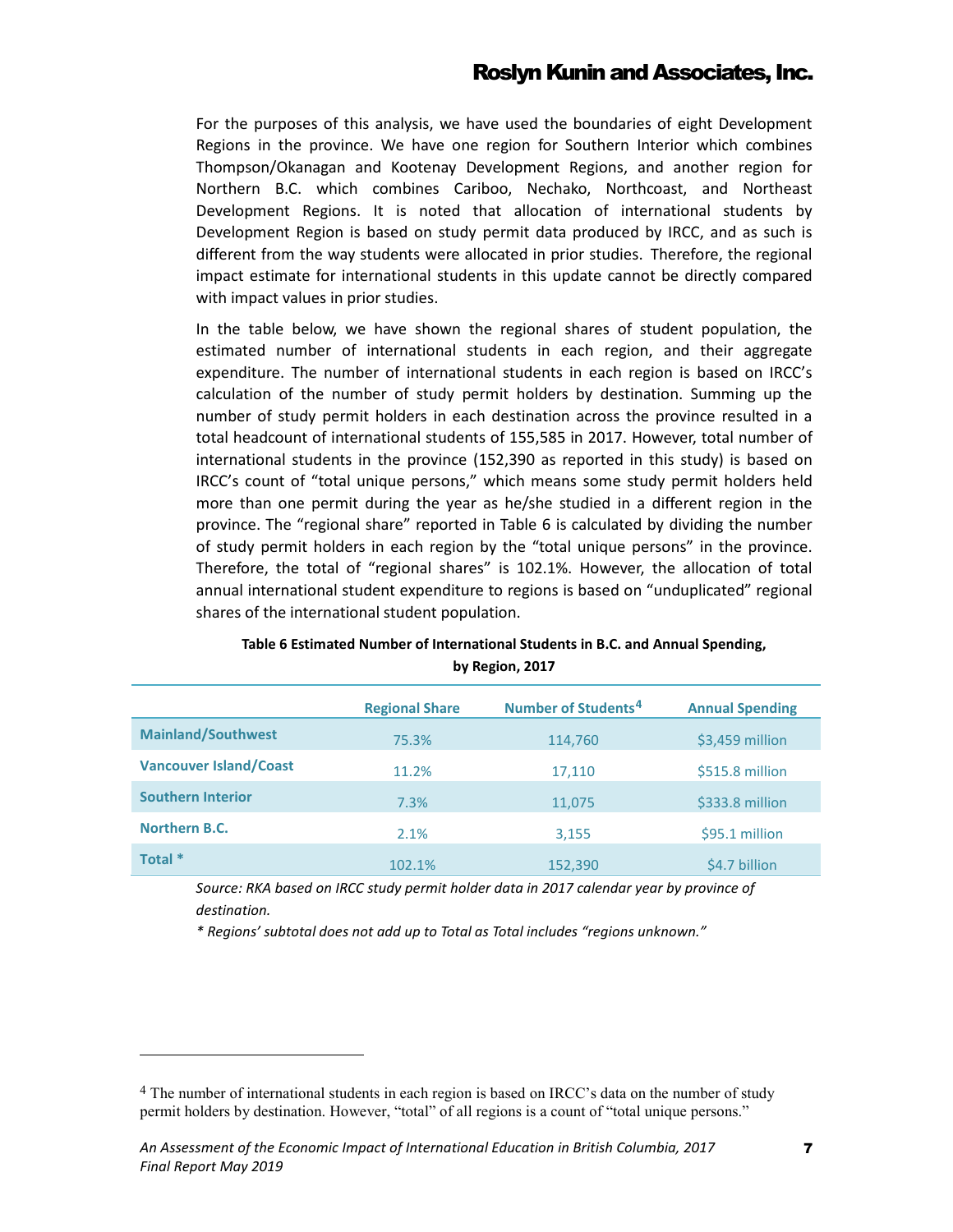|                               | <b>GDP</b>        | <b>Jobs</b> | <b>Tax Revenue</b> |
|-------------------------------|-------------------|-------------|--------------------|
| <b>Mainland/Southwest</b>     | \$1,973.9 million | 26,213      | \$181.5 million    |
| <b>Vancouver Island/Coast</b> | \$294.3 million   | 3,908       | \$27.1 million     |
| <b>Southern Interior</b>      | \$190.5 million   | 2,530       | \$17.5 million     |
| Northern B.C.                 | \$54.3 million    | 721         | \$5.0 million      |
| Total *                       | \$2.7 billion     | 35,538      | \$246.0 million    |

**Table 7 Direct Economic Impact of International Student Spending in B.C., by Region, 2017**

*Source: RKA, based on customized Statistics Canada Expenditure Model*

*\* Regions' subtotal does not add up to Total as Total includes "regions not stated"*

### <span id="page-12-0"></span>**2.4.** Comparison of International Education Services in B.C. with Other Export **Trade**

We start this sub-section by presenting the number of international students in B.C. by top source markets, followed by the estimated values of their annual spending. We will compare the value of annual spending by international students with the values of B.C.'s exports of goods to these markets. We will also compare the value of total expenditure in international education services in the province with the total export of goods from B.C.

The table that follows details the number of international students by top ten source markets. We have also shown comparable values in 2015.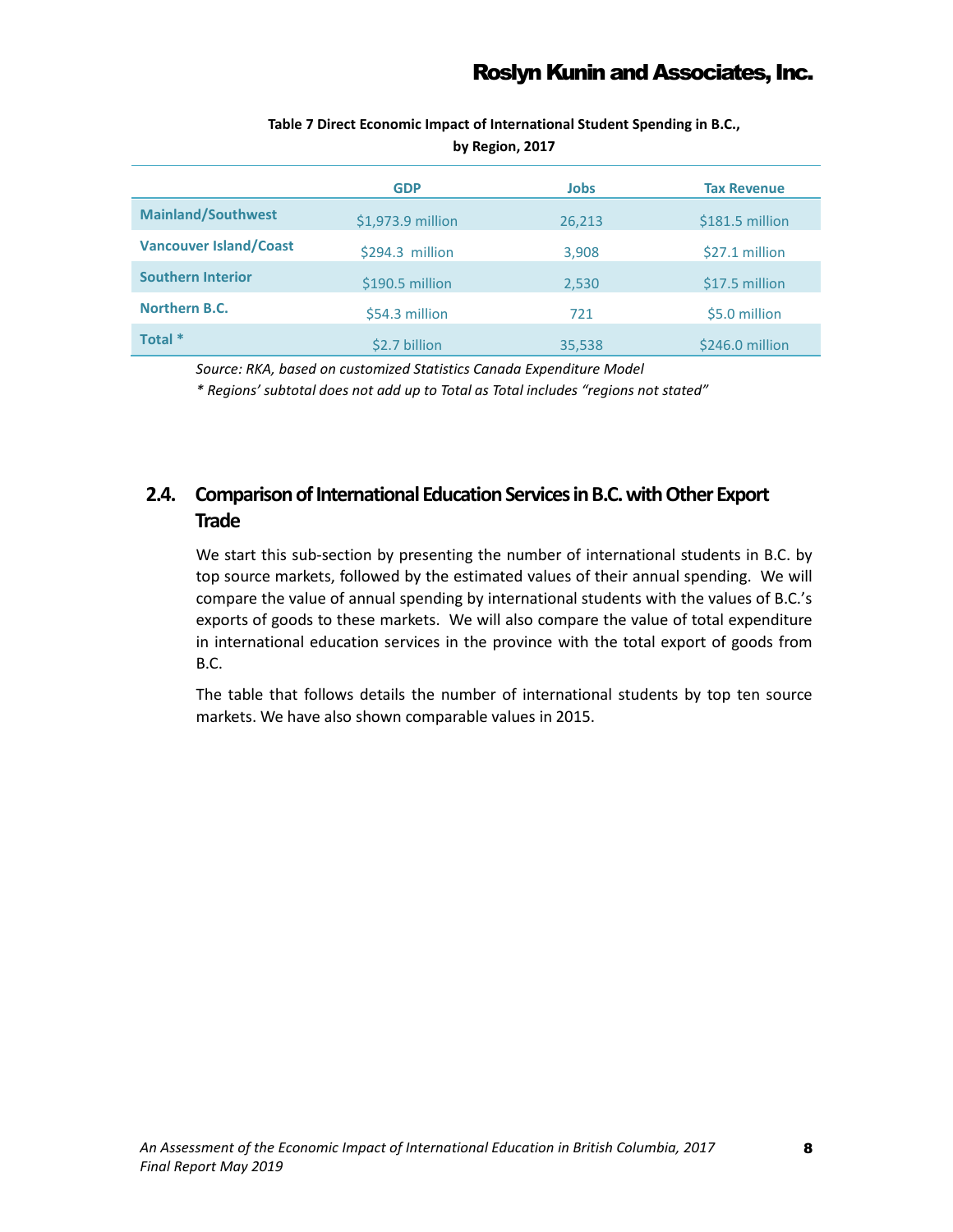|                                 | 2015    | 2017    | <b>Percentage Change</b> |
|---------------------------------|---------|---------|--------------------------|
| <b>China</b>                    | 50,395  | 47,905  | $-4.9%$                  |
| India                           | 12,040  | 29,735  | 147.0%                   |
| <b>South Korea</b>              | 12,660  | 12,710  | 0.4%                     |
| Japan                           | 6,545   | 6,840   | 4.5%                     |
| <b>Brazil</b>                   | 4,520   | 5,810   | 28.5%                    |
| <b>United States of America</b> | 4,725   | 5,330   | 12.8%                    |
| <b>Mexico</b>                   | 3,335   | 4,365   | 30.9%                    |
| <b>Vietnam</b>                  | 1,925   | 3,700   | 92.2%                    |
| <b>Taiwan</b>                   | 2,440   | 2,465   | 1.0%                     |
| Saudi Arabia                    | 4,300   | 2,450   | $-43.0%$                 |
| <b>Top Ten Source Markets</b>   | 102,885 | 121,310 | 17.9%                    |
| <b>All Markets</b>              | 128,845 | 152,390 | 18.3%                    |

**Table 8 Number of International Students in B.C. by Top Source Markets, 2015 and 2017**

*Source: IRCC*

In general, international students from the top 10 source markets account for more than three-quarters of all international students coming to study in B.C.

By multiplying an average total expenditure per student in 2017 (approximately \$30,780) by the total number of international students in each of the top ten source markets, we have calculated the total amount of export of international education services from B.C. to each of these markets. This is summarized in Table 9.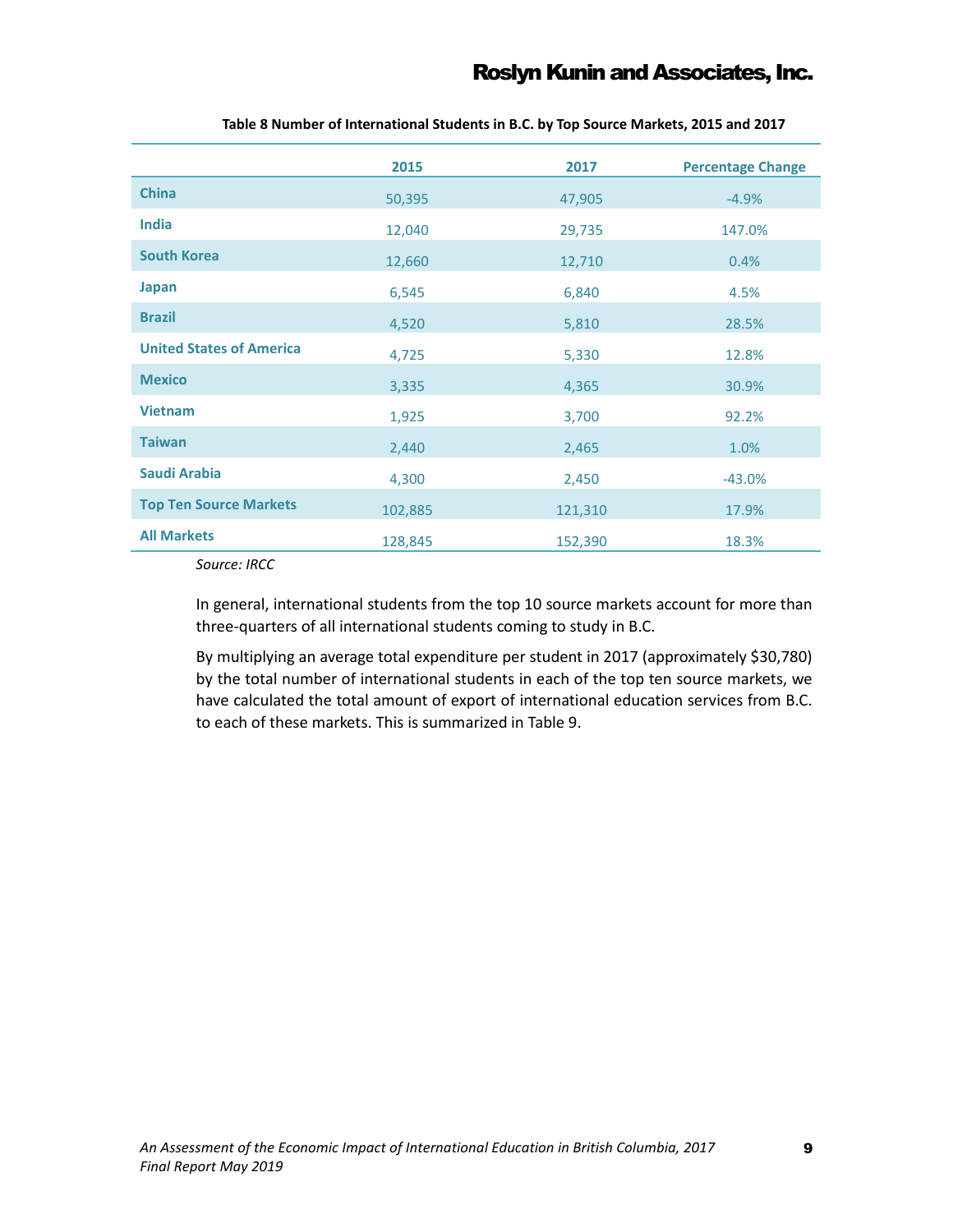|                                 | 2017            |
|---------------------------------|-----------------|
| China                           | \$1,474,337,000 |
| India                           | \$915,132,000   |
| <b>South Korea</b>              | \$391,166,000   |
| Japan                           | \$210,510,000   |
| <b>Brazil</b>                   | \$178,810,000   |
| <b>United States of America</b> | \$164,038,000   |
| <b>Mexico</b>                   | \$134,338,000   |
| <b>Vietnam</b>                  | \$113,872,000   |
| <b>Taiwan</b>                   | \$75,864,000    |
| Saudi Arabia                    | \$75,402,000    |
| <b>Top Ten Source Markets</b>   | \$3,733,469,000 |
| <b>All Markets</b>              | \$4,689,996,000 |

**Table 9 Total Value of International Education Services by Top Source Markets, 2017**

*Source: RKA*

 $\overline{a}$ 

It should be noted that we do not have detailed information regarding the distribution of students by source market in different levels of study. As such we have calculated the value of international student spending for students in each market by applying an average total spending value for all students.

Note that the amounts generated as shown here in Table 9 are underestimates of the "true" amount of B.C.'s exports of educational services as we are only accounting for the number of students who stay in the province to study with a study permit. We have not accounted for the province's export of educational services in the form of setting up programs on campuses outside of Canada. In addition, because we use data from IRCC to represent the number of international students in the province during the year, we may not have captured the impact of short-term students who study for fewer than six months without a study permit.

We have further compared B.C.'s export of international education services with other export of goods from B.C.<sup>[5](#page-14-0)</sup> They are shown in Table 10.

<span id="page-14-0"></span><sup>5</sup> The data on export of goods is available at: [http://www.ic.gc.ca/tdo.](http://www.ic.gc.ca/tdo) The time period is 2017. Product Search is "Top 25 Product Groups – HS2".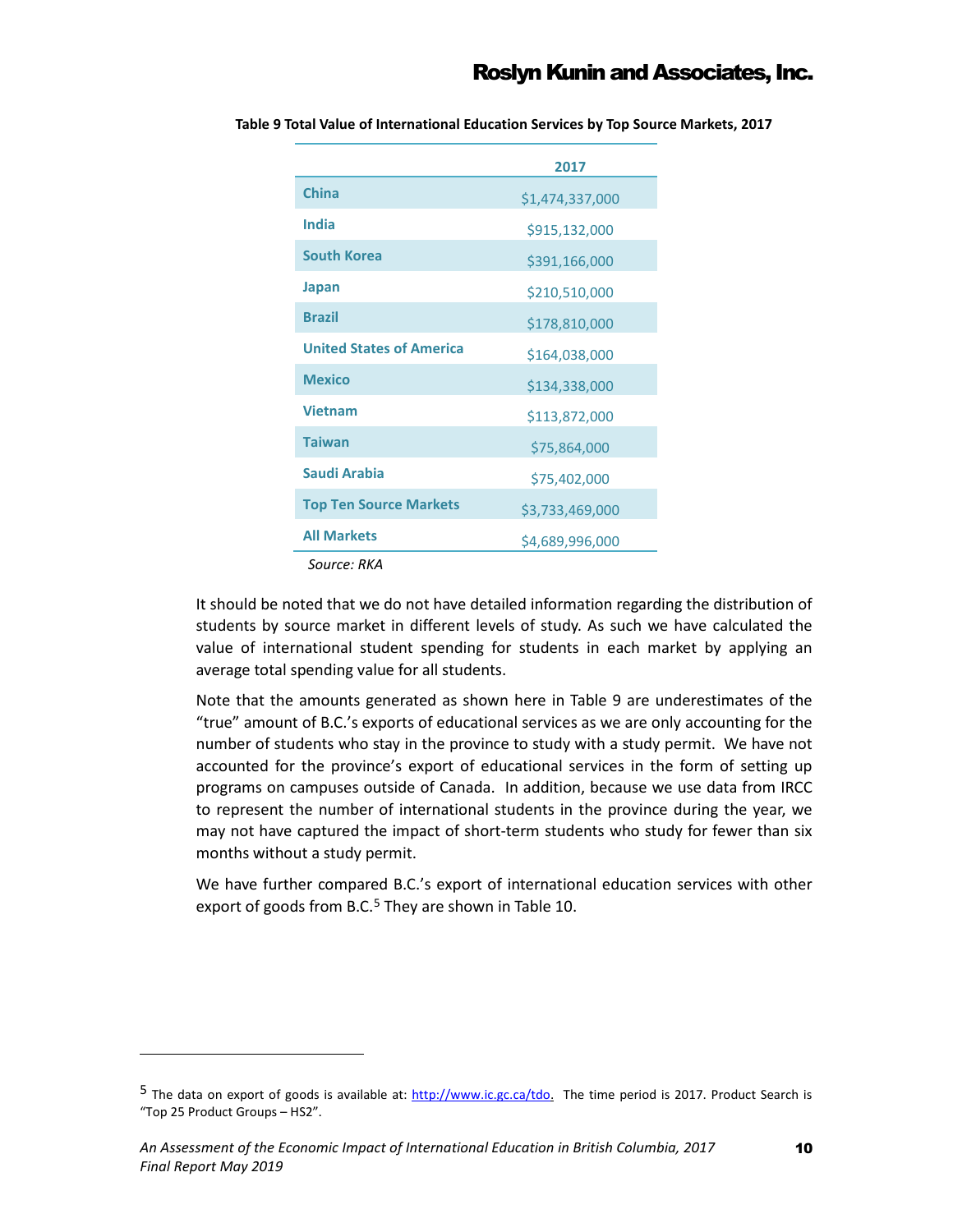**Table 10 Comparison of International Education Services with Top Exports in Goods from B.C., 2017**

|                                                                                           | <b>Value of Export</b><br>(in thousands of<br>dollars) |
|-------------------------------------------------------------------------------------------|--------------------------------------------------------|
| 27 - Mineral Fuels, Mineral Oils, Bituminous Substances and Mineral<br><b>Waxes</b>       | \$10,932,821                                           |
| 44 - Wood and Articles of Wood (Incl. Wood Charcoal)                                      | \$9,578,690                                            |
| <b>International Education Services</b>                                                   | \$4,689,996                                            |
| 47 - Pulp of Wood and The Like; Waste and Scrap of Paper or<br><b>Paperboard</b>          | \$3,587,847                                            |
| 26 - Ores, Slag and Ash                                                                   | \$2,844,531                                            |
| 84 - Nuclear Reactors, Boilers, Machinery and Mechanical Appliances                       | \$2,097,840                                            |
| <b>76 - Aluminum and Articles Thereof</b>                                                 | \$1,428,155                                            |
| 03 - Fish, Crustaceans, Molluscs and Other Aquatic Invertebrates                          | \$1,271,337                                            |
| 85 - Electrical or Electronic Machinery and Equipment                                     | \$1,068,871                                            |
| 79 - Zinc and Articles Thereof                                                            | \$1,059,413                                            |
| 87 - Motor Vehicles, Trailers, Bicycles, Motorcycles and Other Similar<br><b>Vehicles</b> | \$924,075                                              |
| <b>Total (All Products) - Excluding International Education Services</b>                  | \$44,497,297                                           |

*Source: Trade Data Online; RKA*

In Table 11, we present the comparison of the value of annual spending of international students in B.C. in a year by top source markets with the value of export of goods from B.C. to these markets.

In 2017, the value of international education services in B.C. amounted to the equivalent of 10.5% of the total value of B.C.'s export in goods. By comparison, in 2015 in which we presented the similar metric, the value of international education services in B.C. amounted to the equivalent of 9.5% of the province's total value of export in goods.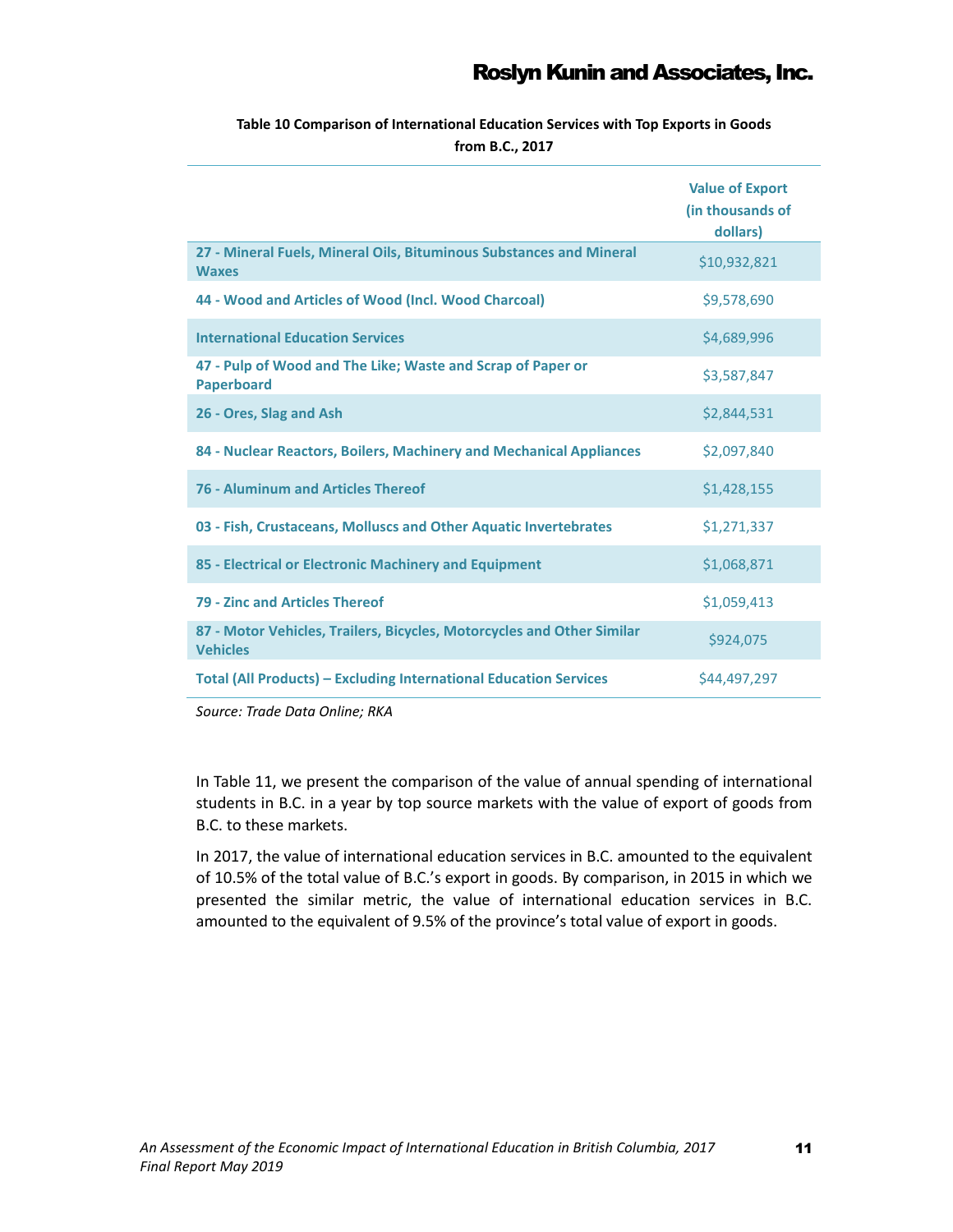|                                           | <b>Export of International</b><br><b>Education Services</b> | <b>Export in Goods</b> | <b>International Education Services</b><br>as % of Export in Goods |
|-------------------------------------------|-------------------------------------------------------------|------------------------|--------------------------------------------------------------------|
| <b>China</b>                              | \$1,474,337,000                                             | \$6,887,487,000        | 21.4%                                                              |
| <b>India</b>                              | \$915,132,000                                               | \$1,062,091,000        | 86.2%                                                              |
| <b>South Korea</b>                        | \$391,166,000                                               | \$2,888,221,000        | 13.5%                                                              |
| Japan                                     | \$210,510,000                                               | \$4,531,563,000        | 4.6%                                                               |
| <b>Brazil</b>                             | \$178,810,000                                               | \$290,097,000          | 61.6%                                                              |
| <b>United States of</b><br><b>America</b> | \$164,038,000                                               | \$22,205,297,000       | 0.7%                                                               |
| <b>Mexico</b>                             | \$134,338,000                                               | \$261,751,000          | 51.3%                                                              |
| <b>Vietnam</b>                            | \$113,872,000                                               | \$217,957,000          | 52.2%                                                              |
| <b>Taiwan</b>                             | \$75,864,000                                                | \$722,774,000          | 10.5%                                                              |
| Saudi Arabia                              | \$75,402,000                                                | \$43,702,000           | 172.5%                                                             |
| <b>Top Ten Source</b><br><b>Markets</b>   | \$3,733,469,000                                             | \$39,111,270,000       | 9.5%                                                               |
| <b>All Markets</b>                        | \$4,689,996,000                                             | \$44,497,297,030       | 10.5%                                                              |

**Table 11 Comparison of International Education Services in Top Source Markets with Exports in Goods to these Markets from B.C., 2017**

*Source: RKA; Statistics Canada.*

 $\overline{a}$ 

#### <span id="page-16-0"></span>**2.5. Combined Direct and Indirect Economic Impact**

As described at the beginning of this section, the combined direct and indirect impact of spending of international students on the provincial economy can be viewed as a more complete picture of the extent of such impact. The combined direct and indirect impact will measure not only the increased economic activities of those industries due to such spending, but also how the initial demand for a product creates a chain effect down the production process.

Tables 12 to 14 present the values of combined direct and indirect impacts of international student spending on provincial GDP, jobs, and government tax revenue. It is noted that the type of taxes captured in the Statistics Canada economic simulation model for combined direct and indirect impacts are indirect taxes. In the following three tables, we have calculated the tax impact from both personal income taxes and indirect taxes incurred during the process of production.<sup>[6](#page-16-1)</sup>

<span id="page-16-1"></span> $<sup>6</sup>$  In general, government revenues come from personal income taxes, indirect taxes less subsidies,</sup> corporate income taxes and natural resource royalties. In this section on combined direct and indirect impacts, we were able to estimate personal income taxes and indirect taxes.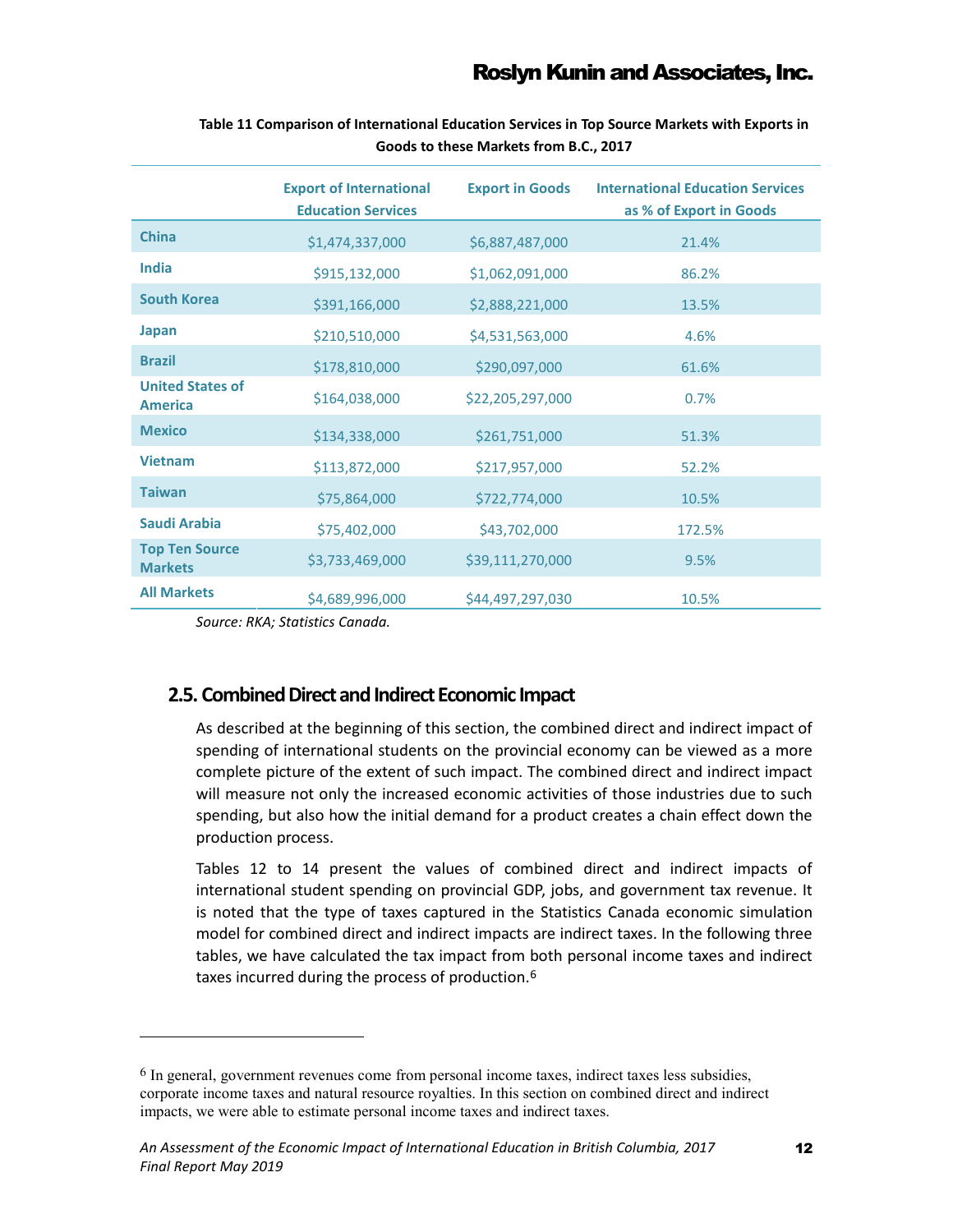**Table 12 Combined Direct and Indirect GDP Impact of International Student Spending, B.C.,** 

**2017** 

|                               | 2017              |
|-------------------------------|-------------------|
| <b>Public Post-Secondary</b>  | \$1,462.1 million |
| <b>Private Post-Secondary</b> | \$1,495.0 million |
| $K-12$                        | \$386.4 million   |
| Total                         | \$3.4 billion     |

*Source: RKA, based on customized Statistics Canada Expenditure Model*

#### **Table 13 Combined Direct and Indirect Job Impact of International Student Spending, B.C., 2017**

|                               | 2017   |
|-------------------------------|--------|
| <b>Public Post-Secondary</b>  | 18,962 |
| <b>Private Post-Secondary</b> | 19,388 |
| $K-12$                        | 5,011  |
| <b>Total</b>                  | 43,361 |

*Source: RKA, based on customized Statistics Canada Expenditure Model*

#### **Table 14 Combined Direct and Indirect Tax Revenue Impact of International Student Spending, B.C., 2017**

|                               | 2017            |
|-------------------------------|-----------------|
| <b>Public Post-Secondary</b>  | \$272.1 million |
| <b>Private Post-Secondary</b> | \$278.2 million |
| $K-12$                        | \$71.9 million  |
| Total                         | \$622.2 million |

*Source: RKA, based on customized Statistics Canada Expenditure Model*

Indirect taxes incurred in the process of producing outputs and services include both indirect taxes on production (such as property taxes) and indirect taxes on products (such as federal and provincial sales taxes).

 $\overline{a}$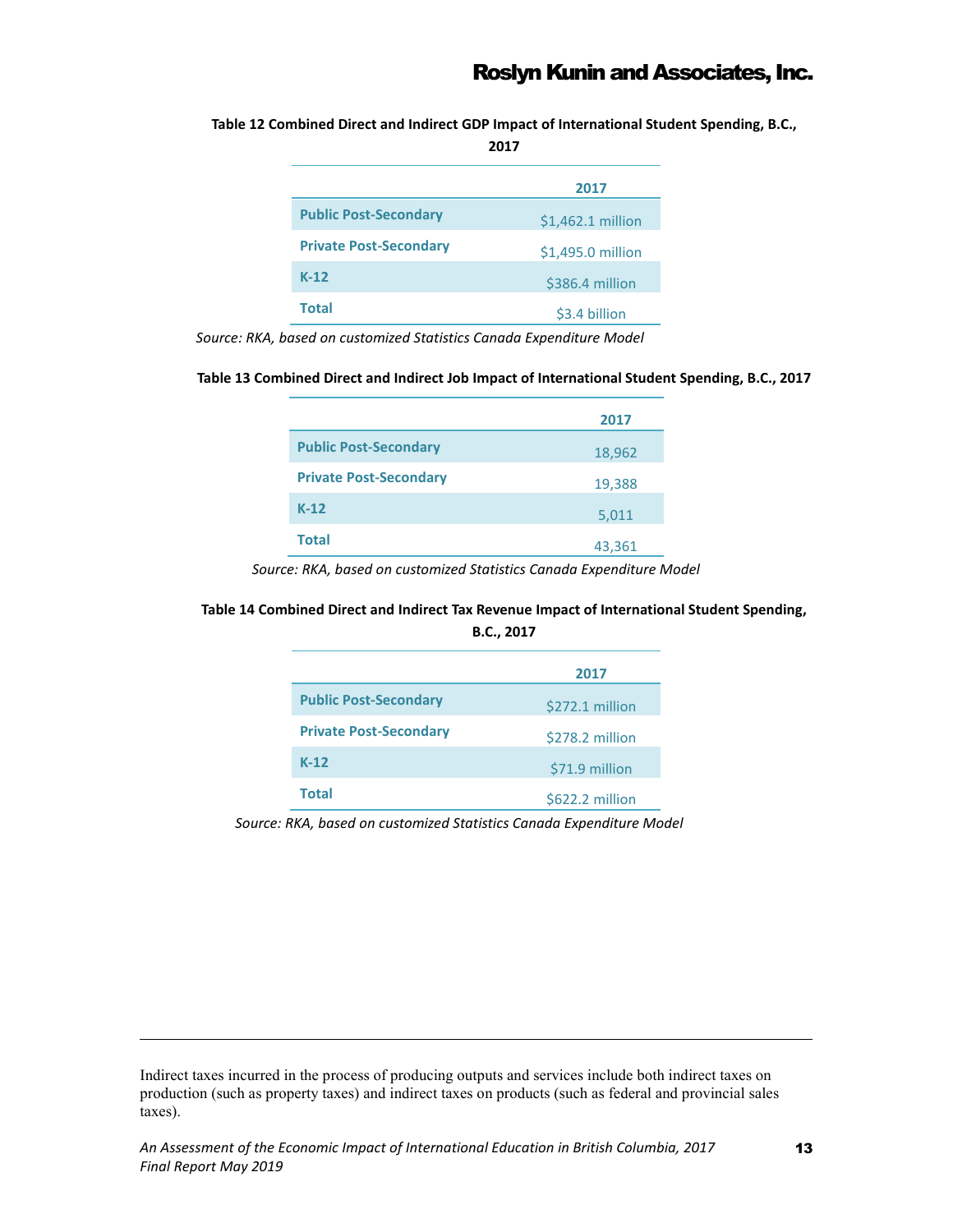### <span id="page-18-0"></span>3. Conclusions

During the year 2017, B.C. was home to approximately 152,390 international students. This represents an 18% increase in the number of international students studying in the province over 2015. Almost 39% of these students were studying in public postsecondary institutions, while just under half of these students were studying in private post-secondary sector. The province's K-12 system hosted about 13% of all international students.

The economic contribution of international student spending is substantial to our provincial economy. The total spending of these students was estimated to be almost \$4.7 billion during 2017. This directly translates to approximately \$2.7 billion contribution to the provincial GDP, 35,500 jobs, and \$246 million of personal tax revenue to governments.

When we account for both the direct and indirect impact of international student spending, the contribution is even more substantial. The combined direct and indirect impact is valued to be \$3.3 billion worth in contribution to the provincial GDP, 43,400 jobs, and \$622 million tax revenue to all levels of government.

Most people think of traditional sectors like logging and forestry, or oil and gas, or mining, when asked what supports the B.C. economy. It is important to point out that international student spending in our province is also an export of our services, and the contribution of this sector is at least as great and in some cases, greater than the export of some goods. When we compare the value of international education services with our merchandise export, we can clearly see the importance of its value.

For example, the value of international education services exceeded the value of B.C.'s export of pulp and paper products, or fishery products, among many others. In fact, the value of international education services in B.C. amounted to the equivalent of 10.5% of the total value of B.C.'s export of goods during 2017.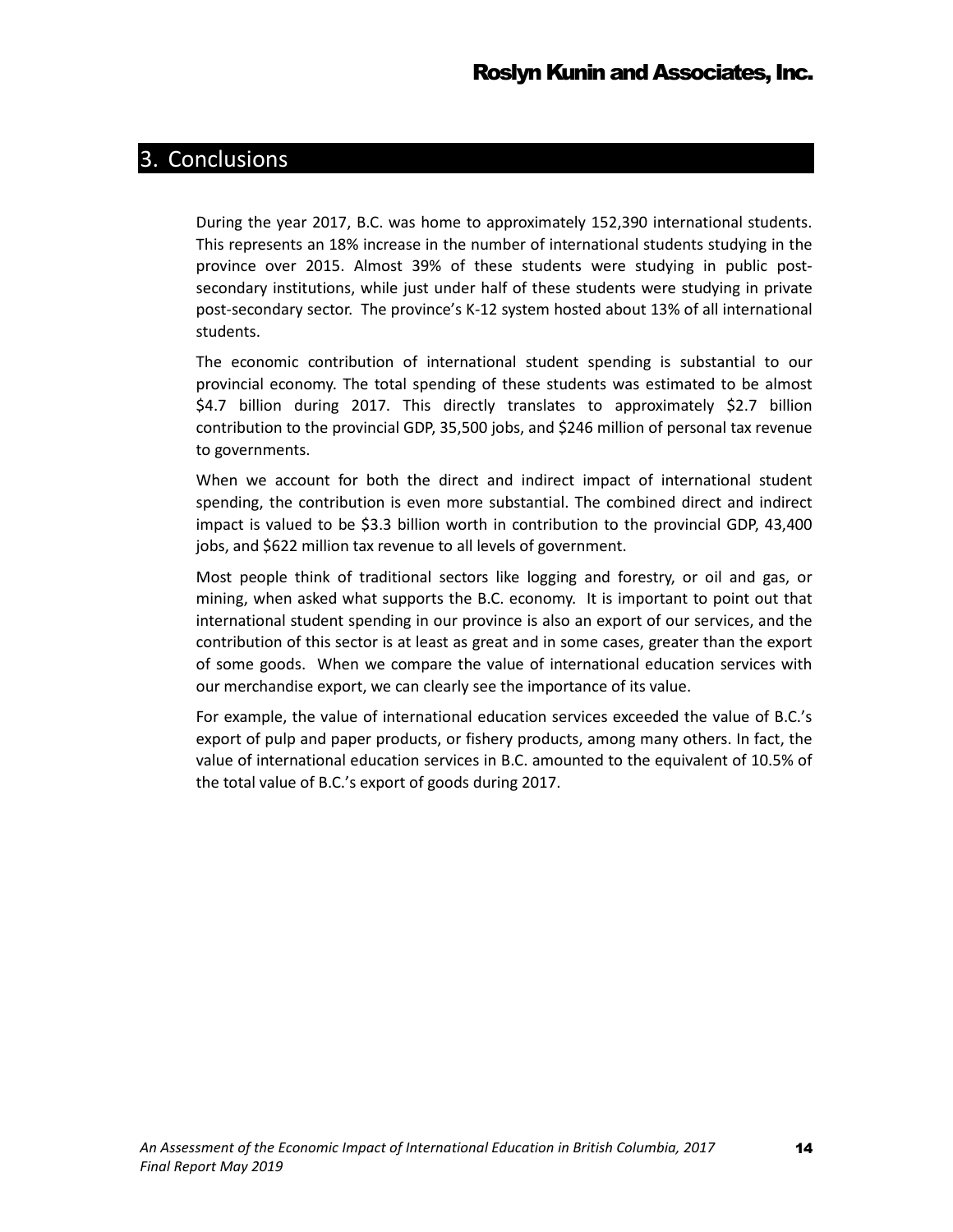# <span id="page-19-0"></span>Appendix 1 Notes on Data Sources and Methodology

#### **International Student Number**

In this report, we use the number of "*study permit holders*" as a proxy to represent international students in B.C.

The Department of Immigration, Refugees and Citizenship Canada (IRCC) defines international students as "Temporary residents who entered Canada mainly to study and have been issued a study permit (with or without other types of permits). A study permit is an official document issued by an officer that allows someone who is not a Canadian citizen or a permanent resident to study in Canada. In general, a study permit is not needed for any program of study that is six months or less. For statistical purposes, a temporary resident is designated as an international student on the basis of IRCC's determination of his or her "yearly status" – the main reason for which the person has been authorized to enter and stay temporarily in Canada during the year of observation. International students exclude temporary residents who have been issued a study permit but who entered Canada mainly for reasons other than study."

The IRCC data therefore allows us to use the number of study permit holders as a proxy for the number of international students during a year.

For the purposes of this study, the IRCC data "reports the number of permit holders with valid study permit(s) in the calendar year. This is a unique count of all persons who held one or more valid permits on one or more dates between January 1st and December 31st."

One limitation of using the IRCC data set to represent the number of international students is that the actual number of permit holders registering in a Canadian institution may be smaller than the number of permits issued, due to the fact that some permit holders may not be able to, or have chosen not to, continue to study in an education program.

Another limitation of the current IRCC data is the inability to break down the study permits holders by level of study in an accurate and reliable manner. In the absence of this data, B.C.'s Ministry of Advanced Education, Skills and Training has provided an estimate of the breakdown of study permits in three categories: public post-secondary, private post-secondary, and K-12, using available data sources.

One of the adjustments we have made for the students in the K-12 category was to further allocate them in the public or independent K-12 system based on shares derived from Ministry of Education data.

The allocation of student permit holders in the post-secondary system into finer categories of trade, college, undergraduate, master's, Ph.D., and other types of programs is based on IRCC information.

Further allocation of registration status by full-time and part-time study for each type of student has been based on Statistics Canada's CANSIM data series (Table 477-0019).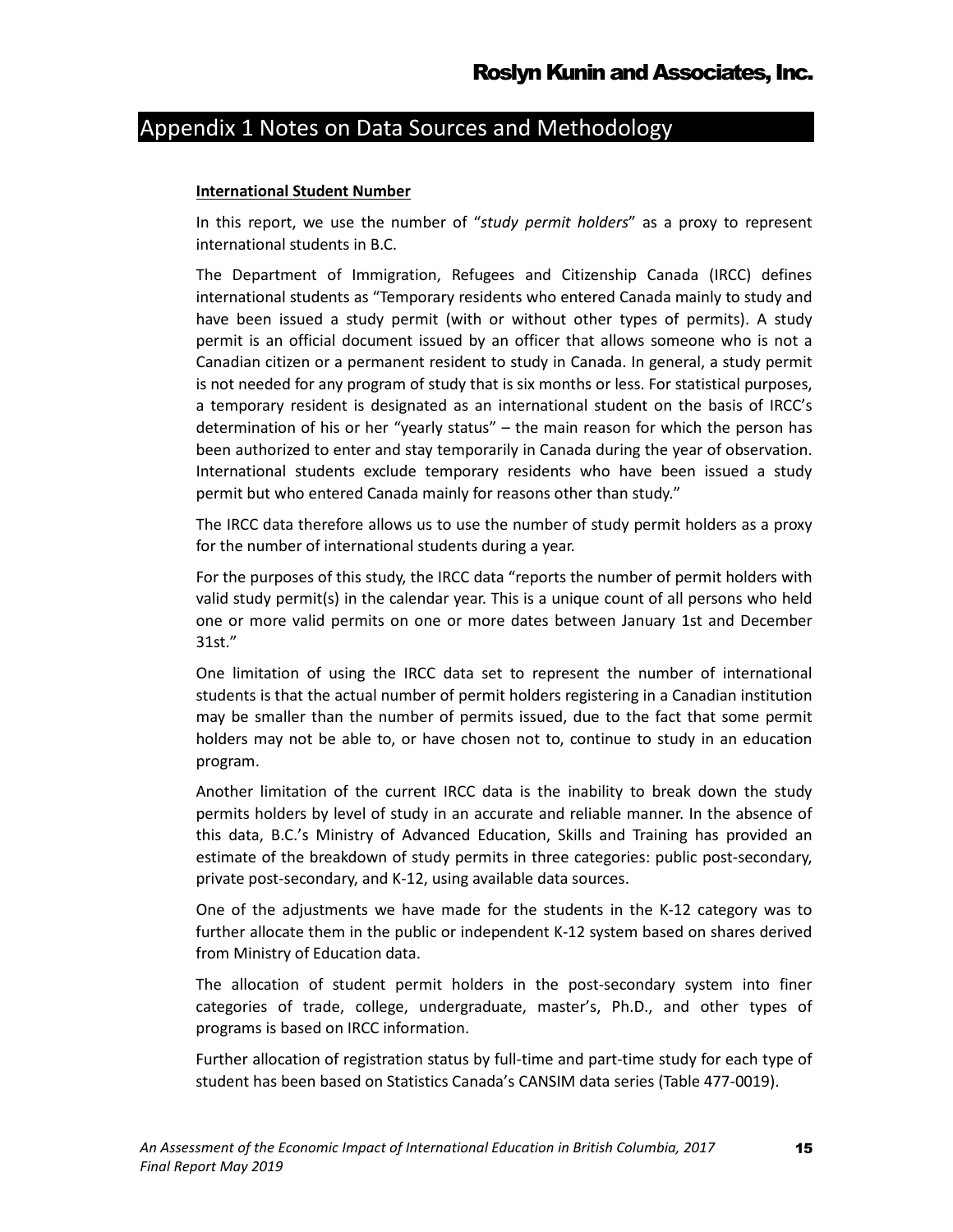#### **Student Expenditure**

#### **Tuition and Fees**

 $\overline{a}$ 

For tuition and other fees at the K-12 level, we have relied upon information published in the CAPS-I report,<sup>[7](#page-20-0)</sup> as well as an annual inflation of 2% per year. Note these are based on tuition and fees in a school year (10 months). Tuition and fees in independent schools can be substantially higher. In this regard we have also used information available from the CAPS-I report to calculate average annual tuition and fees for independent school international students.

Detailed tuition and fees for full-time university level international students for each province are available from Statistics Canada's annual Tuition and Living Accommodation Costs (TLAC) survey.

In deriving student tuition and fees in the four levels of study other than "secondary or less" (i.e., post-secondary, which is further divided into trade/college, university (which is further separated to those in undergraduate and graduate programs), other postsecondary), we make the following assumptions:

• University: We have applied separate undergraduate and graduate tuition values from the TLAC to full-time undergraduate students and students in master's/Ph.D. programs.

Part-time students are assumed to take a 50% course load for the purposes of calculation.

In addition to tuition, we have included "additional fees" which represent compulsory fees universities imposed on both domestic and international students, such as facility fees, society fees, health and dental (for international students only) fees, student pass fees in some cases, and others. We also make an allowance of \$1,200 per academic year for books/tools/materials.

Tuition and fees are for an academic year (i.e., eight months).

• Trade/College: For full-time tuition, we apply a factor of 75% to the average university undergraduate tuition in each province. The factor of 75% is an approximation, and based on Web research conducted for selected college programs in each province to see how they compare to full-time tuition of an undergraduate program.

For part-time students, we have assumed a 50% course load.

We also assume that international students in "Trade" and "College" levels of study pay on average the same percentage (75%) of "Additional Fees" as university level

<span id="page-20-0"></span><sup>7</sup> Canadian Association of Public Schools – International (CAPSI) (2015). "A Comparative Market Assessment of International K-12 Students in Canada."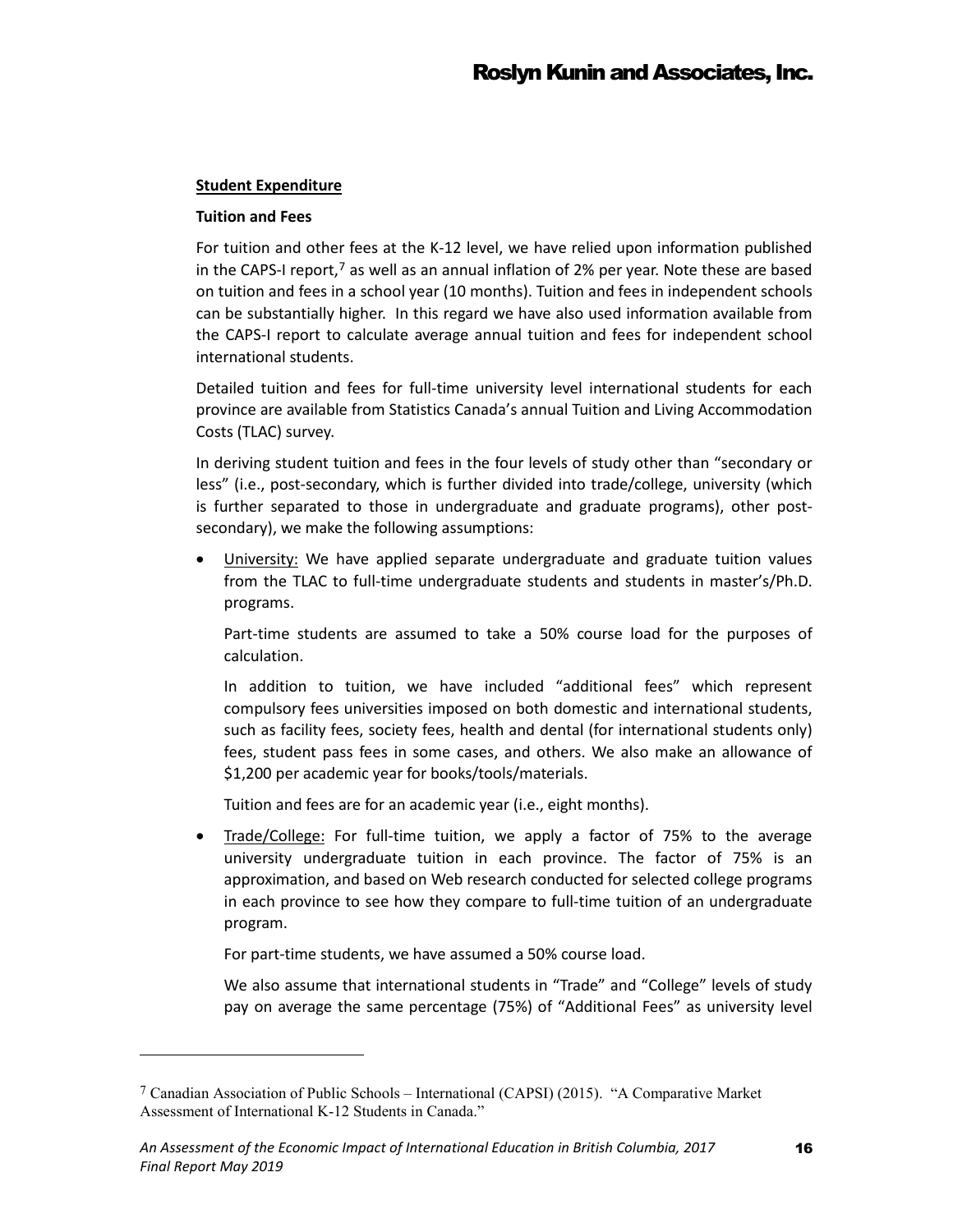international students. We also make the same allowance for books/equipment requirement (\$1,200) in a year.

• Other Post-Secondary: we have assumed that students in this category are mostly students in language training programs. We have used estimates of tuition and fees on a weekly basis derived from information provided by Languages Canada. We have also assumed that students in this category study for six months in the year in language training programs.

#### **Living Expenses**

For students in 2017, we have made the following assumptions:

- K-12: we have assumed that a student in the public school system pays an average homestay cost of \$867 per month for a 10-month period. Essentially we are assuming that students return to their home countries for summer vacation. For those in the private independent school system, we have assumed that threequarters of these students pay an average homestay cost of \$867 per month, and one-quarter of these students are on full board with the school they attend.
- University: for full-time students, we use Statistics Canada's annual Tuition and Living Accommodation Costs (TLAC) survey data (to calculate the average costs of on-campus room and meal expenses for an eight-month period for students in the undergraduate, master's and Ph.D. programs). Then, values have been scaled up to full year (12 months) values. That is, we assume that international students in the university category stay in the country for 12 months, even though they may only take two semesters of courses.

For part-time students, we have assumed a monthly home-stay cost of \$867, for 12 months in a year.

We also make allowances for transportation costs for students staying in the province. We have applied data from Statistics Canada's Survey of Household Spending (SHS), detailing household spending on public transportation, by province and territory, in 2016. The values we use refer to the average expenditure per household using public transportation (households with or without using public transit).

- For students in other levels of study (trade/college), we have assumed that they spend the equivalent of what university students have to pay in an academic year (average room and meal and transportation costs).
- Other Post-Secondary: we have used information provided by Languages Canada pertaining to language training school students to estimate cost of room, food, and transportation.

In addition to basic living costs as presented above, we make an allowance of \$2,500 per student per year (\$1,500 for K-12 students) for discretionary expenses (such as eating out, recreational activities, and entertaining).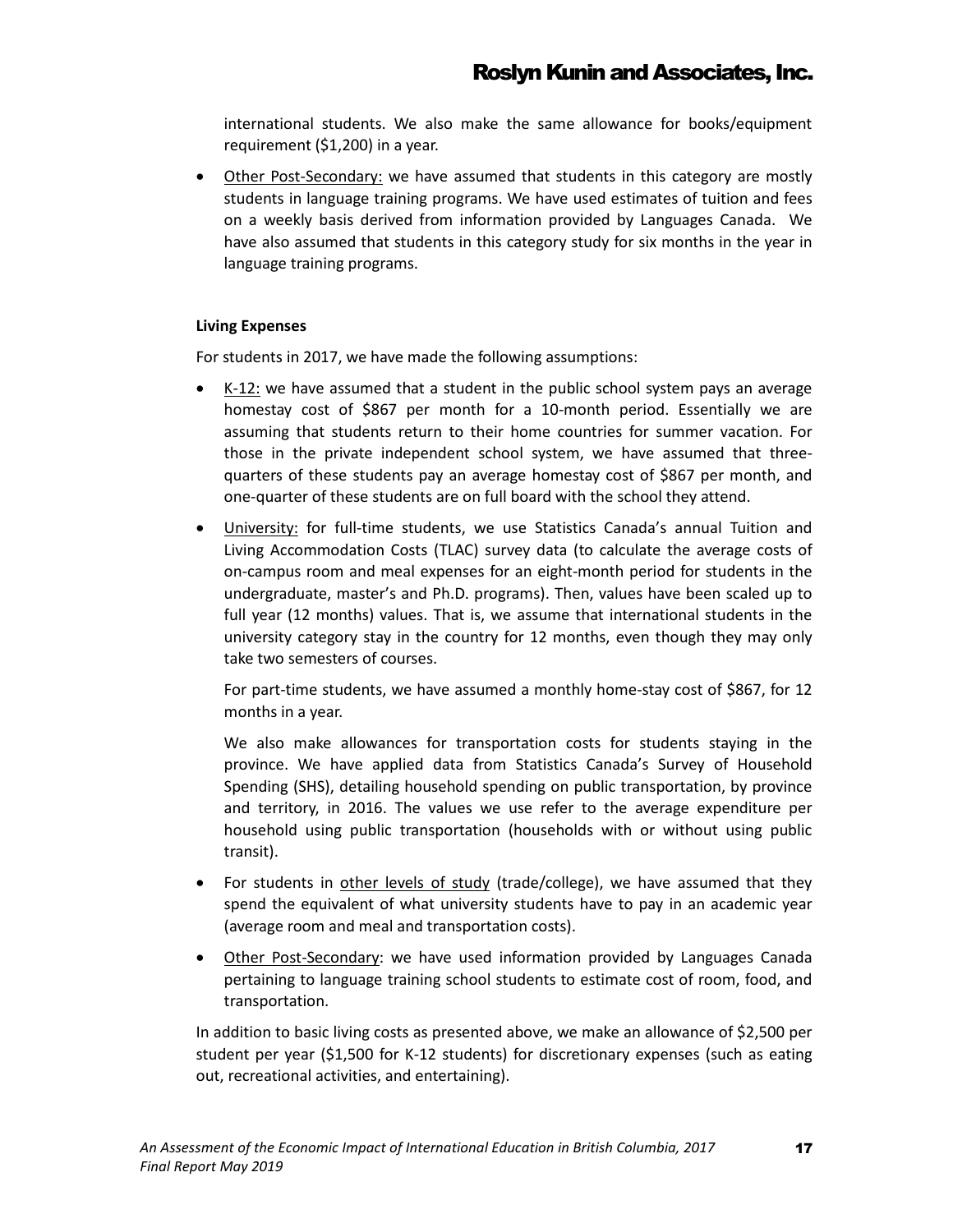For students in each level of study, the formula to calculate gross expenditure is as follows:

*Estimated number of students in that level of study* x *sum of (average tuition and additional fees, books, average room and meals, average transportation cost, average discretionary spending) per year* = *Gross Expenditure in one year for International Students in the level of study.*

#### **Analytical Framework**

To capture the overall impact of international educational services on the provincial economy, expenditures of international students are applied to the Statistics Canada interprovincial impact simulation model.<sup>[8](#page-22-0)</sup> The model provides estimates of the overall impact on output, gross domestic products (GDP), and employment in each provincial/territorial economy.

A short description of the input-output model is provided below.

#### *An Input-Output Structure of the Economy*

When a person spends on a product (goods and/or services), that amount of expense creates a direct requirement for the production of that product. The economic impact, however, does not end there. The increased production of this product leads to increased production of all the intermediate goods and services that are used to make this product, and the increased production of intermediate goods and services will in turn generate more demand for other goods and services that are used to produce these intermediate products. As demand rises, workers are able to earn a higher wage, and they sometimes decide to spend a portion of their extra earnings to purchase more goods and services.

As such, an initial demand for a product creates a chain effect down the production process.

An economic impact analysis is designed to study such inter-linkage between industries in order to evaluate how a change in an initial demand for goods or services contributes to changes in other industries' levels of production and overall economic activity level within a region.

The input-output model is based on the input-output structure of the Canadian economy, $9$  which is essentially a set of tables describing the flows of goods and services among the various sectors of the economy. Such a model is useful in determining how much additional production is generated by a change in the demand for one or more products or by a change in the output of an industry.

Beyond the direct expenditures, input-output models can be utilized to analyze additional benefits to the economy. This includes businesses providing goods and

 $\overline{a}$ 

<span id="page-22-0"></span><sup>8</sup> Statistics Canada catalogue product 15F0009X – Input-Output Model Simulations (Interprovincial Model).

<span id="page-22-1"></span><sup>&</sup>lt;sup>9</sup> Statistics Canada catalogue product  $15F0042X$  – Provincial Input-Output Tables.